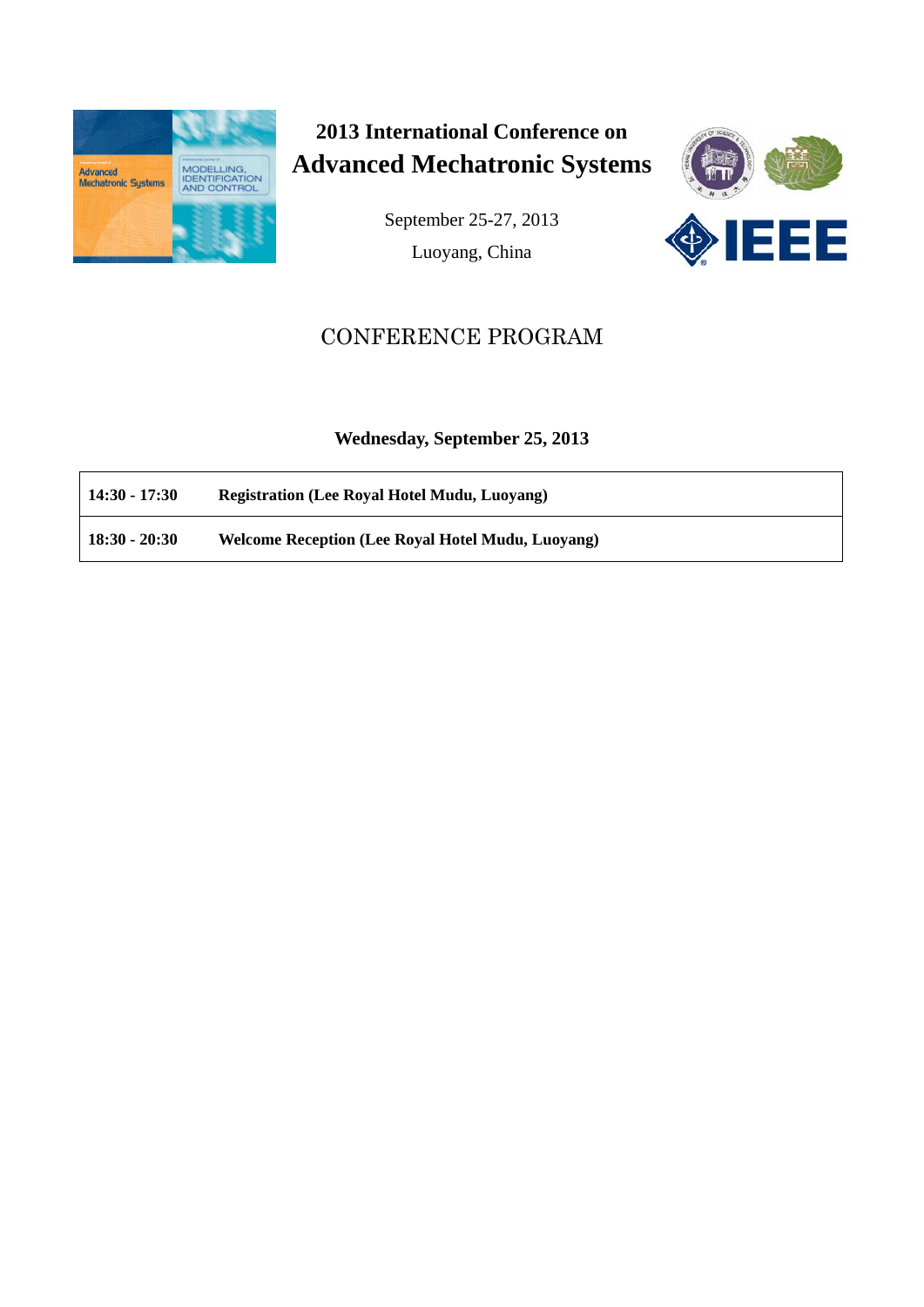| $08:30 - 08:40$                                                                     | Main Conference Hall<br><b>Opening Remarks</b>                                                        |                     |                          |                      |
|-------------------------------------------------------------------------------------|-------------------------------------------------------------------------------------------------------|---------------------|--------------------------|----------------------|
| $08:40 - 09:30$                                                                     | <b>Plenary Speech 1 (PS01)</b><br>Main Conference Hall                                                |                     |                          |                      |
| <b>Experimental Perspective</b>                                                     | Title: Experimental vs Analytical Control Research for Complex Control System Design --- a Scientific |                     |                          |                      |
|                                                                                     | Speaker: Hong Wang, Manchester University, UK                                                         |                     |                          |                      |
| $09:30 - 10:20$                                                                     | <b>Plenary Speech 2 (PS02)</b>                                                                        |                     |                          | Main Conference Hall |
|                                                                                     | Title: Data-Oriented Control Systems Design -Data, Data and Data-                                     |                     |                          |                      |
|                                                                                     | Speaker: Toru Yamamoto, Hiroshima University, Japan                                                   |                     |                          |                      |
| $10:20 - 10:40$<br><b>Break</b>                                                     |                                                                                                       |                     |                          |                      |
| <b>Poster Session</b><br><b>Books Information Center of HUST</b><br>$10:40 - 11:30$ |                                                                                                       |                     |                          |                      |
| $11:30 - 13:30$                                                                     | <b>Break</b>                                                                                          |                     |                          |                      |
| $13:30 - 15:30$<br><b>Parallel Paper Sessions</b>                                   |                                                                                                       |                     |                          |                      |
| Room No. 01                                                                         | Room No. 02                                                                                           | Room No. 03         | Room No. 04              | Room No. 05          |
| Mingjian Hall                                                                       | Guangyan Hall                                                                                         | Haoqing Hall        | Haoshun Hall             | Haoliu Hall          |
| ThuM01                                                                              | ThuM02                                                                                                | ThuM03              | ThuM04                   | ThuM05               |
| <b>Advanced Control</b>                                                             | <b>Energy and Power</b>                                                                               | Mechatronics and    | <b>Complex Nonlinear</b> | <b>Hybrid Mobile</b> |
| Systems                                                                             | Engineering I                                                                                         | Learning            | <b>Systems Modeling</b>  | <b>Robots</b>        |
|                                                                                     |                                                                                                       |                     |                          |                      |
| $15:30 - 15:50$<br><b>Break</b>                                                     |                                                                                                       |                     |                          |                      |
| $15:50 - 17:30$<br><b>Parallel Paper Sessions</b>                                   |                                                                                                       |                     |                          |                      |
| Room No. 01                                                                         | Room No. 02                                                                                           | Room No. 03         | Room No. 04              | Room No. 05          |
| Mingjian Hall                                                                       | Guangyan Hall                                                                                         | <b>Haoqing Hall</b> | Haoshun Hall             | Haoliu Hall          |
| ThuP01                                                                              | ThuP02                                                                                                | ThuP03              | ThuP04                   | ThuP05               |
| New Developments                                                                    | <b>Energy and Power</b>                                                                               | Food Science and    | Optimization             | Mechatronic System   |
| on ESP                                                                              | Engineering II                                                                                        | Technology I        | Methods and              | Analysis and         |
|                                                                                     |                                                                                                       |                     | Applications I           | Control              |
| <b>Banquet (Lee Royal Hotel Mudu, Luoyang)</b><br>$18:30 - 21:00$                   |                                                                                                       |                     |                          |                      |

# **Thursday, September 26, 2013**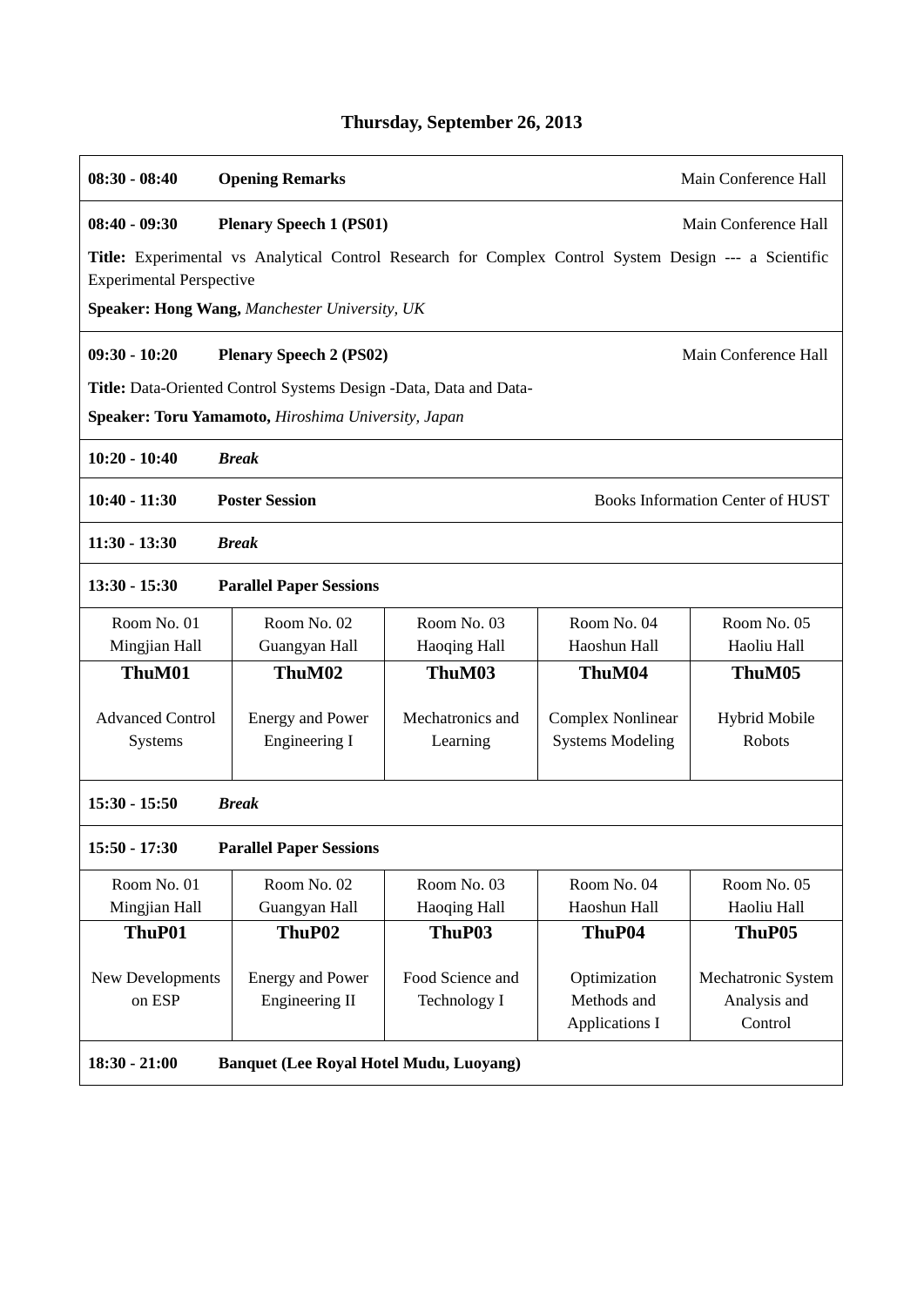| $08:30 - 09:20$<br><b>Plenary Speech 3 (PS03)</b>                                 |              |                                                                                                                                                     | Main Conference Hall                                                                        |                                                    |
|-----------------------------------------------------------------------------------|--------------|-----------------------------------------------------------------------------------------------------------------------------------------------------|---------------------------------------------------------------------------------------------|----------------------------------------------------|
|                                                                                   |              | Speaker: Hiroshi Takamori, Waseda University, Japan                                                                                                 | Title: CO2 Emissions Control in the Power Industry - Control Applied to a Societal System - |                                                    |
| $09:20 - 10:10$                                                                   |              | <b>Plenary Speech 4 (PS04)</b>                                                                                                                      |                                                                                             | Main Conference Hall                               |
|                                                                                   |              | Title: Future of Railway Signaling and Train Control<br>Speaker: Tao Tang, Beijing Jiaotong University, China                                       |                                                                                             |                                                    |
| $10:10 - 10:30$                                                                   | <b>Break</b> |                                                                                                                                                     |                                                                                             |                                                    |
| $10:30 - 11:30$                                                                   |              | <b>Plenary Panel Discussion</b>                                                                                                                     |                                                                                             | Main Conference Hall                               |
| Title: New Development on Energy<br>$11:30 - 13:30$                               | <b>Break</b> | Organizer: Zongxiao Yang, Henan University of Science and Technology, China<br>Mingcong Deng, Tokyo University of Agriculture and Technology, Japan |                                                                                             |                                                    |
| $13:30 - 15:30$                                                                   |              | <b>Parallel Paper Sessions</b>                                                                                                                      |                                                                                             |                                                    |
| Room No. 02<br>Guangyan Hall                                                      |              | Room No. 03<br>Haoqing Hall                                                                                                                         | Room No. 04<br>Haoshun Hall                                                                 | Room No. 05<br>Haoliu Hall                         |
| FriM02                                                                            |              | FriM03                                                                                                                                              | FriM04                                                                                      | FriM05                                             |
| <b>Advanced Intelligent</b><br>Control Methods in<br>Robotics and<br>Mechatronics |              | <b>Advanced Control</b><br><b>Systems Design-Theory</b><br>and Applications                                                                         | <b>Industrial Control and</b><br>Optimization                                               | <b>Optimization Methods</b><br>and Applications II |
| $15:30 - 15:50$                                                                   | <b>Break</b> |                                                                                                                                                     |                                                                                             |                                                    |
| $15:50 - 17:30$                                                                   |              | <b>Parallel Paper Sessions</b>                                                                                                                      |                                                                                             |                                                    |
| Room No. 02<br>Guangyan Hall                                                      |              | Room No. 03<br><b>Haoqing Hall</b>                                                                                                                  | Room No. 04<br>Haoshun Hall                                                                 | Room No. 05<br>Haoliu Hall                         |
| FriP <sub>02</sub>                                                                |              | FriP03                                                                                                                                              | FriP04                                                                                      | FriP <sub>05</sub>                                 |
| Food Science and<br>Technology II                                                 |              | Systems Prediction and<br>Supply Chain                                                                                                              | Wind Power Systems and<br>Algorithm                                                         | Robotics and Control<br>Techniques                 |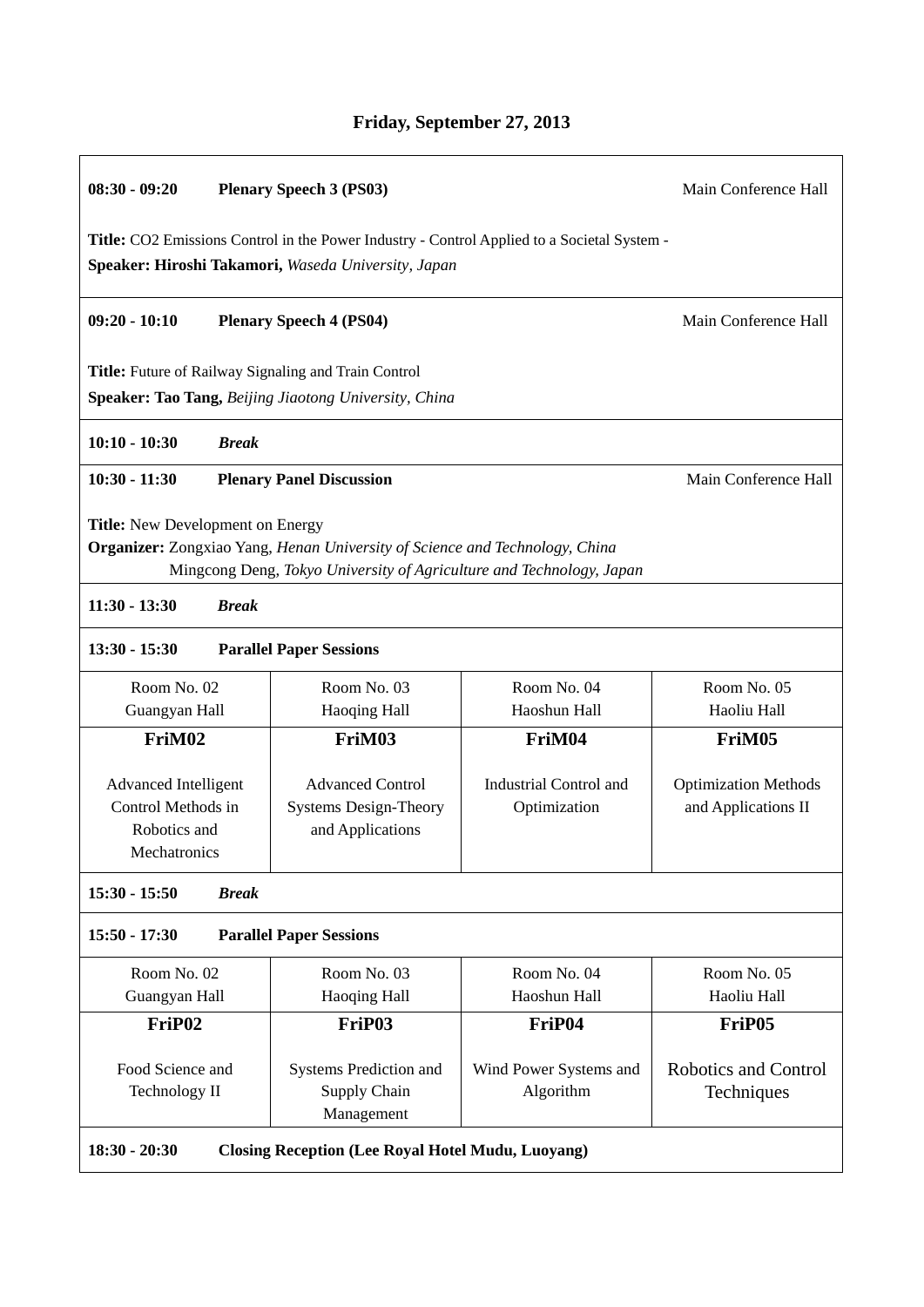

# **2013 International Conference on Advanced Mechatronic Systems**

September 25-27, 2013 Luoyang, China



# TECHNICAL PROGRAM

l,

l

 $\overline{a}$ 

 $\overline{a}$ 

ICAMechS 2013 Wednesday, September 25, 2013

**14:30 - 17:30**

 $\overline{a}$ 

 $\overline{a}$ 

֦

**Registration**

**(Lee Royal Hotel Mudu, Luoyang)**

**18:30 - 20:30**

**Welcome Reception**

**(Lee Royal Hotel Mudu, Luoyang)**

**End of the 1st Day**

ICAMechS 2013 Thursday, September 26, 2013

**08:30 - 08:40** Main Conference Hall

**Opening Remarks**

**08:40 - 09:30** Main Conference Hall

<span id="page-3-0"></span>**Plenary Speech 1** [Experimental](#page-3-0) vs Analytical Control Research

for Complex Control Design

--- a Scientific Experimental Perspective

**Hong Wang**

*Manchester University, UK*

Chair: Hongnian Yu *Bournemouth Univ., UK*

**09:30 - 10:20** Main Conference Hall

**Plenary Speech 2**

Data-Oriented Control Systems Design

-Data, Data and Data-

**Toru Yamamoto**

*Hiroshima University, Japan*

Chair: Mengchu Zhou *New Jersey Institute of tech., USA* l,

**10:20 - 10:40 Break** .

**Morning Technical Sessions 10:40-11:30, Thursday, September 26, 2013**

Books Information Center of HUST

Chair: Zongxiao Yang *Henan Univ. of Sci. & Tech., China* Co-Chair: Shengjun Wen *Zhongyuan Univ. of Tech., China*

**Poster Session**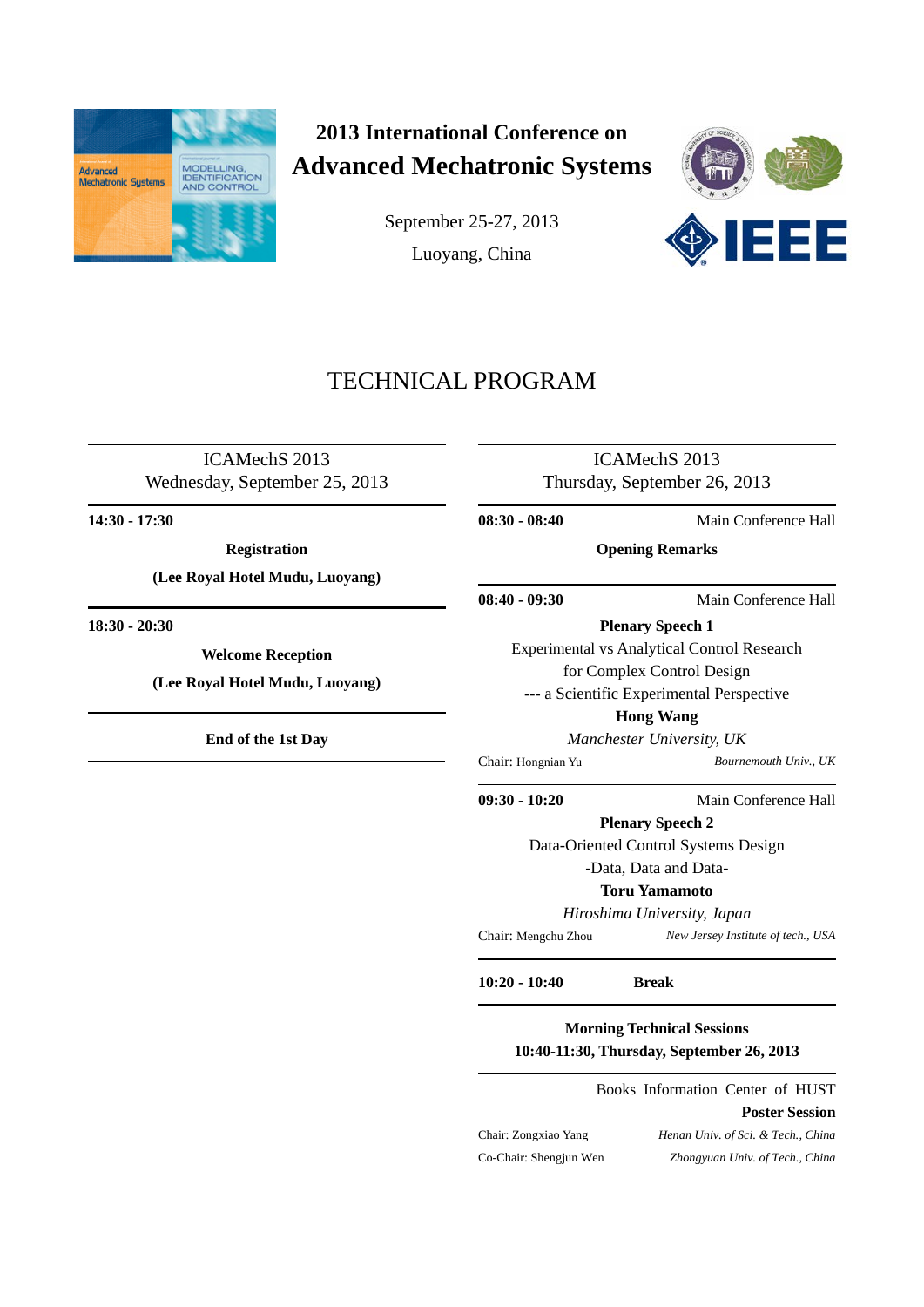|                               | Poster-01                                                          |
|-------------------------------|--------------------------------------------------------------------|
|                               | Nonlinear sensorless cooling control for a Peltier<br>actuated     |
| aluminum plate thermal system |                                                                    |
| Kazuki Takahashi              | Tokyo Univ. of Agriculture & Tech., Japan                          |
| Mingcong Deng                 | Tokyo Univ. of Agriculture & Tech., Japan                          |
|                               | Poster-02                                                          |
|                               | Examples where the conjunctive and Dempster's<br>rules are         |
| insensitive                   |                                                                    |
| Florentin Smarandache         | Univ. of New Mexico, USA                                           |
| Valeri Kroumov                | Okayama Univ. of Sci., Japan                                       |
| Jean Dezert                   | ONERA/DTIM/EVF, France                                             |
|                               | Poster-03                                                          |
|                               | Design on electric vehicle battery management system with          |
| <b>FlexRay bus</b>            |                                                                    |
| Jiangyi Lv                    | Beijing Electronic Sci. & Tech. Institute, China                   |
| Jubiao Yao                    | Beijing Electronic Sci. & Tech. Institute, China                   |
|                               | $Poster-04$                                                        |
|                               | Studies on the cold trap control system of China experimental fast |
| reactor                       |                                                                    |
| Jianru Lin                    | China Institute of Atomic Energy, China                            |
| Jianming Ma                   | China Institute of Atomic Energy, China                            |
| Ning Lu                       | China Institute of Atomic Energy, China                            |
| Jian Liu                      | China Institute of Atomic Energy, China                            |
|                               | Poster-05                                                          |
| Design of one control         | system specially dedicated to China                                |
| experimental fast reactor     |                                                                    |
| Jianru Lin                    | China Institute of Atomic Energy, China                            |
| Tuanjie Yu                    | China Institute of Atomic Energy, China                            |
| Jipin Gu                      | China Institute of Atomic Energy, China                            |
| Jian Liu                      | China Institute of Atomic Energy, China                            |
| Zheng Xie                     | China Institute of Atomic Energy, China                            |
|                               | Poster-06                                                          |
|                               | Flexible penalty functions for SQP algorithm with additional       |
| equality constrained phase    |                                                                    |
| Bo Wang                       | Nanjing Univ. of Finance and Economics, China                      |
|                               | Tongji Univ., China                                                |
| Dingguo Pu                    | Tongji Univ., China                                                |
|                               | Poster-07                                                          |
|                               | The simulation of energy braking circuit of frequency converter    |
| Shuyan Ren                    | Shanghai Univ. of Electric Power, China                            |
| Tao Zhou                      | Shanghai Univ. of Electric Power, China                            |
| Deyi Cui                      | Jiading Power Supply Co., China                                    |
|                               |                                                                    |
|                               | Poster-08                                                          |
|                               | The compliance control study of Chinese chess robot in Cartesian   |
| coordinate system             |                                                                    |
| Guangyue Du                   | Shandong Acad. of Sci., China                                      |

| Yongfei Xiao                                    | Shandong Acad. of Sci., China                                       |
|-------------------------------------------------|---------------------------------------------------------------------|
| Wenguang Li                                     | Shandong Acad. of Sci., China                                       |
|                                                 | Poster-09                                                           |
|                                                 | Automatic elliptical trajectory planning algorithm for pick and     |
| place operation                                 |                                                                     |
| Wenguang Li                                     | Shandong Acad. of Sci., China                                       |
| Yongfei Xiao                                    | Shandong Acad. of Sci., China                                       |
| Shuhui Bi                                       | Shandong Acad. of Sci., China                                       |
| Guangyue Du                                     | Shandong Acad. of Sci., China                                       |
|                                                 | Poster-10                                                           |
|                                                 | Control for unknown systems preceded by hysteresis and its          |
| application to nanopositioner                   |                                                                     |
| Xinkai Chen                                     | Shibaura Institute of Tech., Japan                                  |
|                                                 | Poster-11                                                           |
|                                                 | Optimal weighted state fusion white noise deconvolution estimator   |
| Xiao-Jun Sun                                    | Univ. of Heilongjiang, China                                        |
|                                                 | Poster-12                                                           |
| <b>Hybrid</b>                                   | algorithm based on Levenberg-Marquardt<br>bayesian                  |
| regularization algorithm and genetic algorithm  |                                                                     |
| Feng Song                                       | Chongqing Normal Univ., China                                       |
| Hongchun Wang                                   | Chongqing Normal Univ., China                                       |
|                                                 | Poster-13                                                           |
|                                                 | Operator-based robust nonlinear perfect tracking control design to  |
| a robot arm with uncertainties                  |                                                                     |
| Aihui Wang                                      | Zhongyuan Univ. of Tech., China                                     |
| Dongyun Wang                                    | Zhongyuan Univ. of Tech., China                                     |
| Shengjun Wen                                    | Zhongyuan Univ. of Tech., China                                     |
| Mingcong Deng                                   | Tokyo Univ. of Agriculture & Tech., Japan                           |
|                                                 | Poster-14                                                           |
|                                                 | System design for aluminum plate with Peltier device using an       |
| operator-based observer                         |                                                                     |
| Min Zheng                                       | Zhongyuan Univ. of Tech., China                                     |
| Yan Wang                                        | Zhongyuan Univ. of Tech., China                                     |
| Aihui Wang                                      | Zhongyuan Univ. of Tech., China                                     |
| Dongyun Wang                                    | Zhongyuan Univ. of Tech., China                                     |
| Wudai Liao                                      | Zhongyuan Univ. of Tech., China                                     |
| Qiang Zhang                                     | Zhongyuan Univ. of Tech., China                                     |
|                                                 | Poster-15                                                           |
|                                                 | Tracking control of a class of time-varying nonlinear systems based |
| on right coprime factorization                  |                                                                     |
| Wudai Liao                                      | Zhongyuan Univ. of Tech., China                                     |
| Min Zheng                                       | Zhongyuan Univ. of Tech., China                                     |
| Aihui Wang                                      | Zhongyuan Univ. of Tech., China                                     |
|                                                 | Poster-16                                                           |
|                                                 |                                                                     |
|                                                 | The study on an adaptive terminal sliding mode excitation control   |
| of the grid-connected doubly-fed wind generator |                                                                     |
| Xinyu Liu                                       | Zhengzhou Univ., China                                              |
|                                                 | North China Univ. of Water Resource &                               |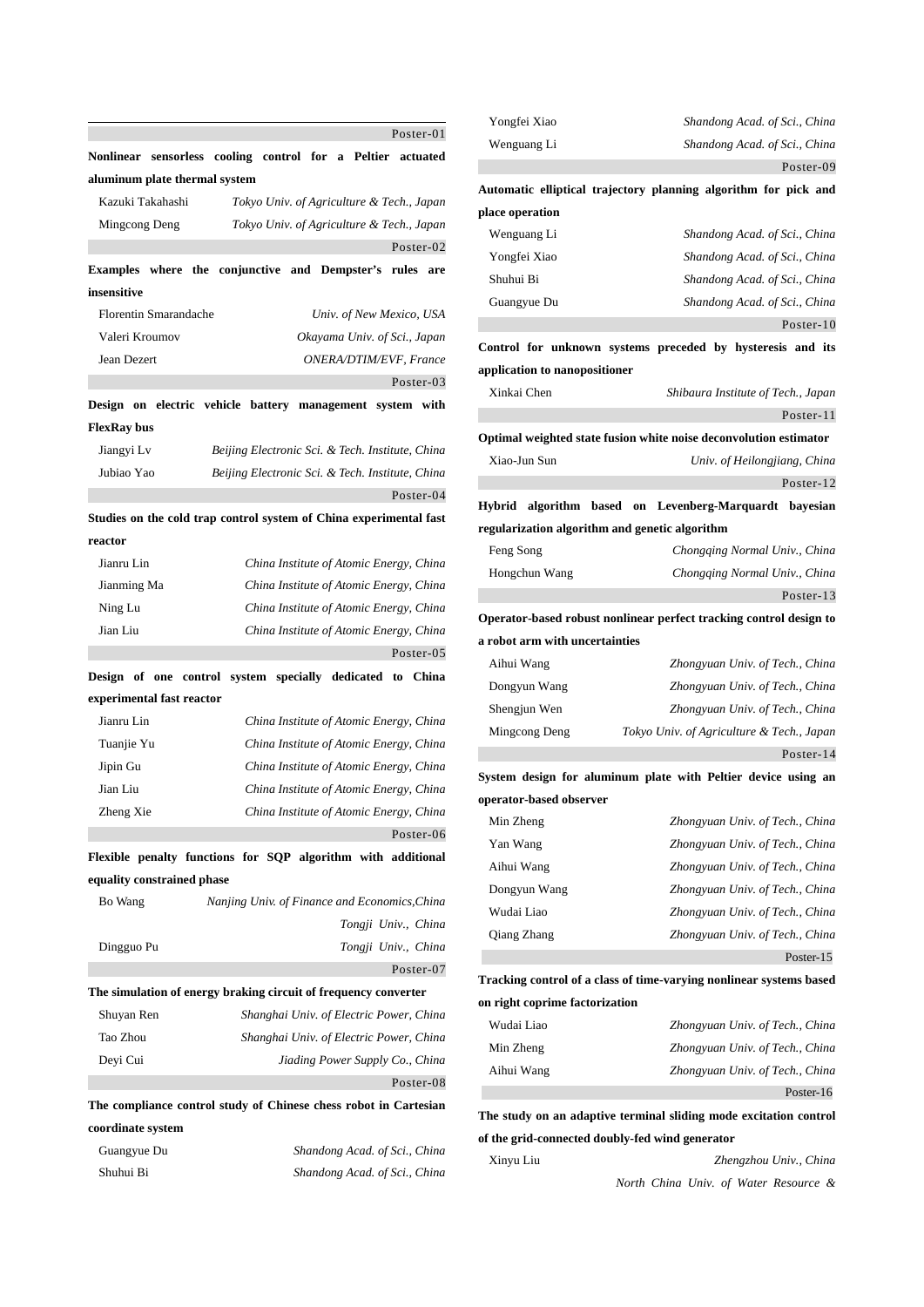|                                               | Electric power, China                                                 |
|-----------------------------------------------|-----------------------------------------------------------------------|
| Tiejun Chen                                   | Zhengzhou Univ., China                                                |
| Aihui Wang                                    | Zhongyuan Univ. of Tech., China                                       |
|                                               | Poster-17                                                             |
|                                               | Low disturbance sampling design of the cutter head in soft            |
| sediment of the Yellow river reservoir        |                                                                       |
| Yong Yang                                     | Yellow River Institute of Hydraulic Research,                         |
|                                               | China                                                                 |
| Lei Zhang                                     | Yellow River Institute of Hydraulic Research,                         |
|                                               | China                                                                 |
| Bin Zhang                                     | Yellow River Institute of Hydraulic Research,                         |
|                                               | China                                                                 |
| Jun Zheng                                     | Yellow River Institute of Hydraulic Research,                         |
|                                               | China                                                                 |
|                                               | Poster-18                                                             |
|                                               | Preliminary study on the mechanism of electromagnetic eddy            |
|                                               | current effect on non-conductive nano-composite materials             |
| Jing-Wei Song                                 | East China of Jiaotong Univ., China                                   |
| Yun Guo                                       | East China of Jiaotong Univ., China                                   |
| Ji-Hui Zhou                                   | East China of Jiaotong Univ., China                                   |
|                                               | Poster-19                                                             |
|                                               | Synthesis of CdHgTe quantum dots and in vivo multispectral            |
| fluorescence imaging                          |                                                                       |
|                                               |                                                                       |
| Sihai Han                                     | Henan Univ. of Sci. & Tech., China                                    |
| Ying Mu                                       | Zhejiang Univ., China                                                 |
| Jianxue Liu                                   | Henan Univ. of Sci. & Tech., China                                    |
| Denglin Luo                                   | Henan Univ. of Sci. & Tech., China                                    |
| Baocheng Xu                                   | Henan Univ. of Sci. & Tech., China                                    |
|                                               | Poster-20                                                             |
|                                               | Study of the sedative and hypnotic effects of total alkaloids in male |
| <b>Eucommia flowers</b>                       |                                                                       |
| Xin Li                                        | Henan Univ. of Sci. & Tech., China                                    |
| Mei Yang                                      | Henan Univ. of Sci. & Tech., China                                    |
| Lipeng Yang                                   | Henan Univ. of Sci. & Tech., China                                    |
| Jinling Fan                                   | Henan Univ. of Sci. & Tech., China                                    |
| Lei Luo                                       | Henan Univ. of Sci. & Tech., China                                    |
| Yan Liu                                       | Henan Univ. of Sci. & Tech., China                                    |
| Shaoyang Liu                                  | Henan Univ. of Sci. & Tech., China                                    |
| Wenxue Zhu                                    | Henan Univ. of Sci. & Tech., China                                    |
|                                               | Poster- $21$                                                          |
|                                               | Antioxidant activity and phenolic components of sea buckthorn         |
| ( <i>Hippophae rhamnoides</i> ) seed extracts |                                                                       |
| Jinling Fan                                   | Henan Univ. of Sci. & Tech., China                                    |
| Jindi Zhang                                   | Henan Univ. of Sci. & Tech., China                                    |
| Huijuan Song                                  | Henan Univ. of Sci. & Tech., China                                    |

Yunhong Liu *Henan Univ. of Sci. & Tech., China*

Poster-22

## **Confinement effect of protonation/deprotonation of carboxylic group modified in nanochannel**

| Hongli Gao                                                   | Henan Univ. of Sci. & Tech., China                             |
|--------------------------------------------------------------|----------------------------------------------------------------|
|                                                              | Poster-23                                                      |
|                                                              | Changes in vitamin C, total phenolics and antioxidant capacity |
| during liquid fermentation of <i>Hovenia dulcis</i> peduncle |                                                                |
| Jinle Xiang                                                  | Henan Univ. of Sci. & Tech., China                             |
| Xiangfeng Guo                                                | Henan Univ. of Sci. & Tech., China                             |
| Jinling Fan                                                  | Henan Univ. of Sci. & Tech., China                             |
| Wenxue Zhu                                                   | Henan Univ. of Sci. & Tech., China                             |
| Zhixi Li                                                     | Northwest A&F Univ., China                                     |
|                                                              | Poster-24                                                      |
|                                                              | The cooperation control of multiple robotic manipulators with  |
| disturbance observers                                        |                                                                |
| <b>Shuming Deng</b>                                          | South China Univ. of Tech., China                              |
| Zhijun Li                                                    | South China Univ. of Tech., China                              |
| Chun-Yi Su                                                   | South China Univ. of Tech., China                              |
| Min Wang                                                     | South China Univ. of Tech., China                              |
|                                                              | Poster-25                                                      |
|                                                              | Spectrum analysis and gray prediction of the micro combustor   |
| Bin Xu                                                       | Henan Univ. of Sci. & Tech., China                             |
| Yi Cheng                                                     | Henan Univ. of Sci. & Tech., China                             |
| Jian Wu                                                      | Henan Univ. of Sci. & Tech., China                             |
|                                                              | Poster-26                                                      |
| characterizations from outward-opening<br>Spray              | <b>DISI</b><br>engine                                          |
| injector under various fuel superheat degree conditions      |                                                                |
| Bin Xu                                                       | Henan Univ. of Sci. & Tech., China                             |
| Ming Li                                                      | Henan Univ. of Sci. & Tech., China                             |
| Yuyin Zhang                                                  | Shanghai Jiao Tong Univ., China                                |
| Jian Wu                                                      | Henan Univ. of Sci. & Tech., China                             |
|                                                              | Poster-27                                                      |
| Performance<br>for<br>assessment                             | three<br>kind<br>of<br>condenser<br>in                         |
| refrigerating system                                         |                                                                |
| Zhiyuan Wang                                                 | Henan Univ. of Sci. & Tech., China                             |
| Liu Wang                                                     | Henan Univ. of Sci. & Tech., China                             |
| Weigang Fu                                                   | Henan Univ. of Sci. & Tech., China                             |
| <b>Yuxiang Sun</b>                                           | Henan Univ. of Sci. & Tech., China                             |
|                                                              | Poster-28                                                      |

## **Spectral analysis of various radiation materials of micro-burner in MTPV system**

| Jian Wu       | Henan Univ. of Sci. & Tech., China |
|---------------|------------------------------------|
| Bo Li         | Henan Univ. of Sci. & Tech., China |
| Bin Xu        | Henan Univ. of Sci. & Tech., China |
| Jia-Xuan Miao | Henan Univ. of Sci. & Tech., China |
| Yi Cheng      | Henan Univ. of Sci. & Tech., China |
|               | Poster-29                          |

**Error analysis of a semi-discrete discontinuous subgrid eddy method for the Boussinesq equation**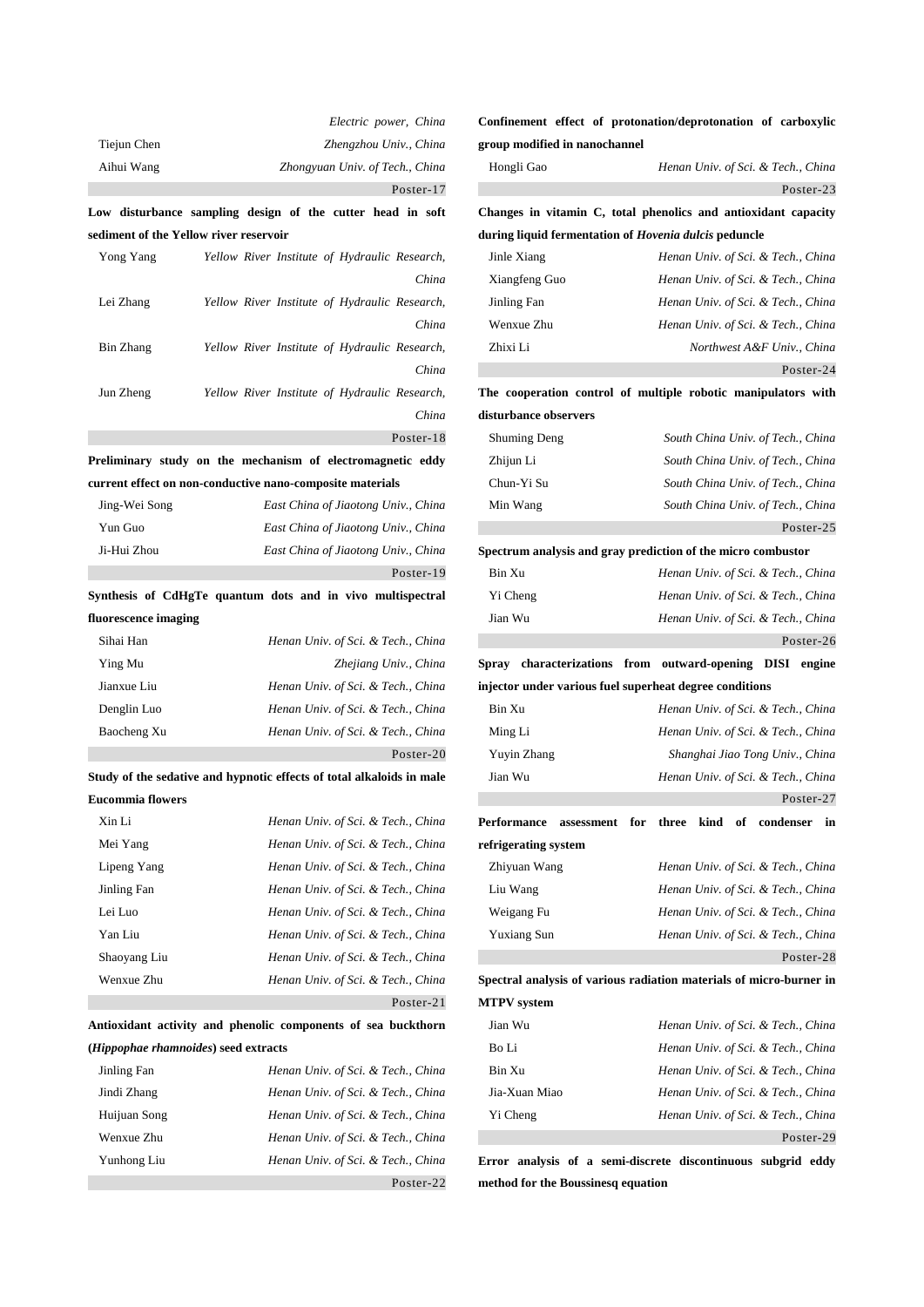| Yunzhang Zhang                        | Henan Univ. of Sci. & Tech., China                                 |                                 | An operator-based robust nonlinear control system for nonlinear     |
|---------------------------------------|--------------------------------------------------------------------|---------------------------------|---------------------------------------------------------------------|
|                                       | Nanjing Univ., China                                               |                                 | plants with uncertain backlash dynamics                             |
|                                       | Poster-30                                                          | Tomohito Hanawa                 | Tokyo Univ. of Agriculture & Tech., Japan                           |
|                                       | Weighted essentially non-oscillatory method for solving population | Mingcong Deng                   | Tokyo Univ. of Agriculture & Tech., Japan                           |
| balances in crystallization processes |                                                                    | Luige Vladareanu                | Romanian Acad., Romania                                             |
| Chunlei Ruan                          | Henan Univ. of Sci. & Tech., China                                 |                                 | Poster-38                                                           |
| Xuhui Zhao                            | Henan Univ. of Sci. & Tech., China                                 |                                 | Experimental studies on power control of semiconductor              |
| Kunfeng Liang                         | Henan Univ. of Sci. & Tech., China                                 |                                 | thermoelectric power generation system                              |
| Xianjie Chang                         | Henan Univ. of Sci. & Tech., China                                 | Michiya Takahashi               | Tokyo Univ. of Agriculture & Tech., Japan                           |
|                                       | Poster-31                                                          | Mingcong Deng                   | Tokyo Univ. of Agriculture & Tech., Japan                           |
|                                       | Operator-based sliding mode nonlinear control for a twin-tank      |                                 | Poster-39                                                           |
| process with constraint inputs        |                                                                    |                                 | Development of wind permanent-magnet generator experimental         |
| Dongyun Wang                          | Zhongyuan Univ. of Tech., China                                    | platform                        |                                                                     |
| Fengguang Li                          | Zhongyuan Univ. of Tech., China                                    | Guan-Qiang Dong                 | Henan Univ. of Sci. & Tech., China                                  |
| Shengjun Wen                          | Zhongyuan Univ. of Tech., China                                    | Zong-Xiao Yang                  | Henan Univ. of Sci. & Tech., China                                  |
| Xiaomin Qi                            | Zhongyuan Univ. of Tech., China                                    | Lei Song                        | Henan Univ. of Sci. & Tech., China                                  |
| Mingcong Deng                         | Tokyo Univ. of Agriculture & Tech., Japan                          | Rui-Tao Deng                    | Henan Univ. of Sci. & Tech., China                                  |
|                                       | Poster-32                                                          |                                 | Poster-40                                                           |
|                                       | SVM based fault classifier design for a water level control system |                                 | Optimal energy distribution for eco-industrial park in extreme arid |
| Dongyun Wang                          | Zhongyuan Univ. of Tech., China                                    |                                 | areas of Xinjaing based on the statistics method                    |
| Xiaomin Qi                            | Zhongyuan Univ. of Tech., China                                    | Litifu Zulati                   | Xinjiang Univ. of Finance and Economics, China                      |
| Shengjun Wen                          | Zhongyuan Univ. of Tech., China                                    |                                 | Poster-41                                                           |
| Mingcong Deng                         | Tokyo Univ. of Agriculture & Tech., Japan                          |                                 | Self-tuning reduced dimension weighted fusion white noise           |
|                                       | Poster-33                                                          | estimator with input estimation |                                                                     |
|                                       | Optimization of LQR controller for inverted pendulum system        | Xiao-Jun Sun                    | Univ. of Heilongjiang, China                                        |
| with artificial bee colony algorithm  |                                                                    |                                 | Poster-42                                                           |
| Haiquan Wang                          | Zhongyuan Univ. of Tech., China                                    |                                 | Iron and steel process energy consumption prediction model based    |
| Huaqiang Zhou                         | Zhongyuan Univ. of Tech., China                                    | on selective ensemble           |                                                                     |
| Dongyun Wang                          | Zhongyuan Univ. of Tech., China                                    | Na Wei                          | Tongji Univ., China                                                 |
| Shengjun Wen                          | Zhongyuan Univ. of Tech., China                                    | Li Li                           | Tongji Univ., China                                                 |
|                                       | Poster-34                                                          | Jun Zhu                         | Tongji Univ., China                                                 |
|                                       | Modeling of DC motor and its controller optimization design        | Na Li                           | Tongji Univ., China                                                 |
| Junming Xiao                          | Zhongyuan Univ. of Tech., China                                    |                                 | Poster-43                                                           |
| Lihong Hou                            | Zhongyuan Univ. of Tech., China                                    |                                 | Operator-based robust control for nonlinear feedback systems with   |
| Haiquan Wang                          | Zhongyuan Univ. of Tech., China                                    | noise disturbance               |                                                                     |
| Wentai Zhang                          | Zhongyuan Univ. of Tech., China                                    | Ni Bu                           | Qingdao Univ. of Sci. & Tech., China                                |
|                                       | Poster-35                                                          | Ximei Liu                       | Qingdao Univ. of Sci. & Tech., China                                |
|                                       | Research of control recipe modeling for system shortest path       | Mingcong Deng                   | Tokyo Univ. of Agriculture & Tech., Japan                           |
| planning                              |                                                                    |                                 | Poster-44                                                           |
| Ting-Ting Wang                        | Henan Univ. of Sci. & Tech., China                                 |                                 | A research on the operational characteristics of WPT considering    |
| Zong-Xiao Yang                        | Henan Univ. of Sci. & Tech., China                                 | reliability limitation          |                                                                     |
| Li-Xiang Hao                          | Henan Univ. of Sci. & Tech., China                                 | Xi-Tong Li                      | Institute of Sci. & Tech. Information of Xinjiang                   |
| Meng-Yang Li                          | Henan Univ. of Sci. & Tech., China                                 |                                 | Uygru Autonomous Region, China                                      |
| Yan-Feng Wu                           | Henan Univ. of Sci. & Tech., China                                 | Hai-ju Kuang                    | Institute of Sci. & Tech. Information of Xinjiang                   |
|                                       | Poster-36                                                          |                                 | Uygru Autonomous Region, China                                      |
|                                       | Three non-linear a-discounting MCDM-method examples                | Litifu Zulati                   | Xinjiang Univ. of Finance and Economics, China                      |
| Florentin Smarandache                 | Univ. of New Mexico, USA                                           |                                 | Poster-45                                                           |
|                                       | Poster-37                                                          |                                 | Design of adaptive control algorithm for automotive dashboard       |
|                                       |                                                                    |                                 |                                                                     |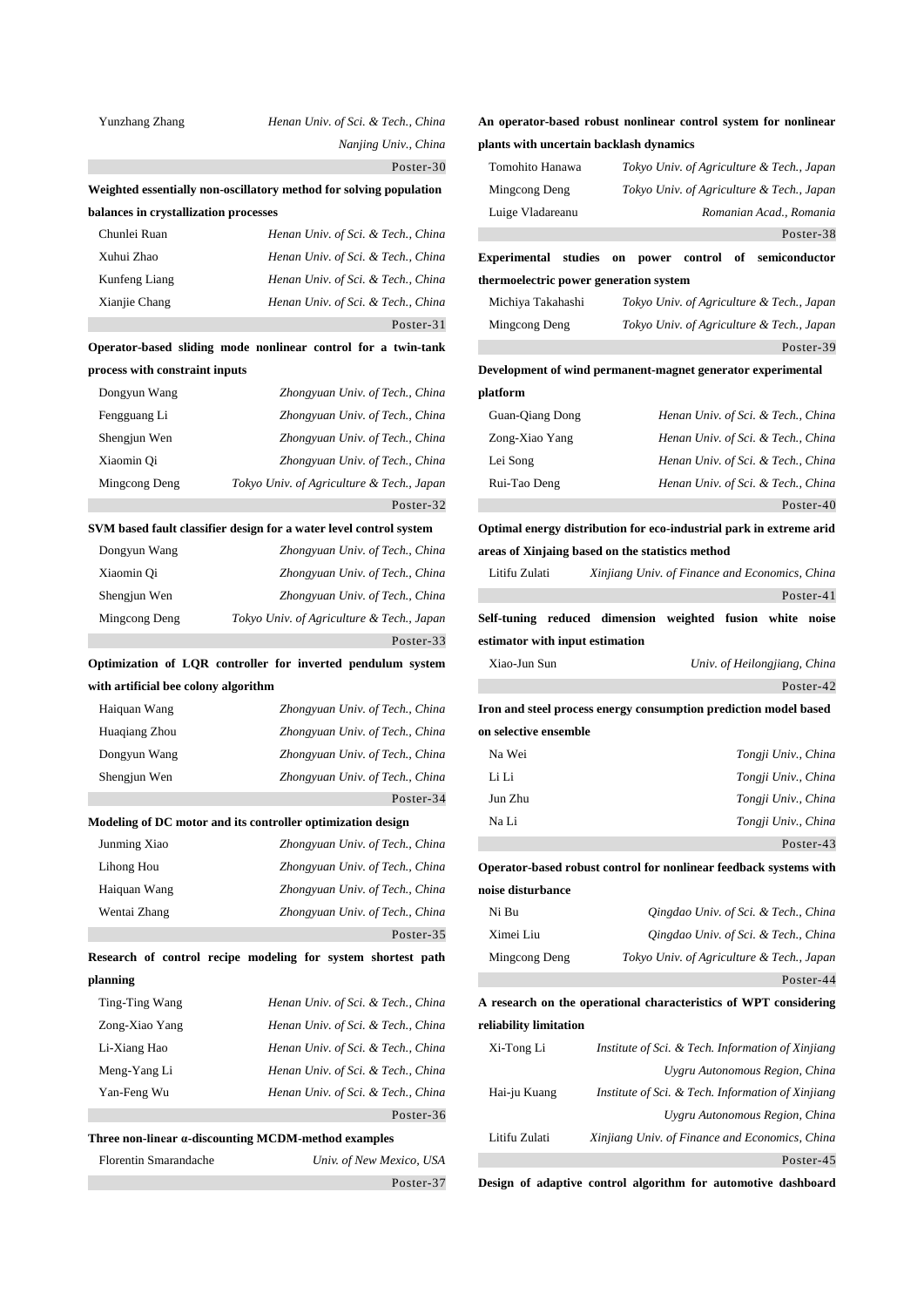| stepper motor pointer      |                                                                 |
|----------------------------|-----------------------------------------------------------------|
| Jian-Hui Ma                | Shandong Acad. of Sci., China                                   |
| Yan-Qiang Li               | Shandong Acad. of Sci., China                                   |
| Gang Wang                  | Shandong Acad. of Sci., China                                   |
| Yuan-Yang Liu              | Shandong Acad. of Sci., China                                   |
|                            | Poster-46                                                       |
|                            | An optimal robust controller with multi-rate output feedback by |
| using symbolic computation |                                                                 |
| Akira Inoue                | Okayama Univ., Japan                                            |

| Mingcong Deng     | Tokyo Univ. of Agriculture & Tech., Japan                       |
|-------------------|-----------------------------------------------------------------|
|                   | Poster-47                                                       |
|                   | An integral global optimization algorithm for mixed programming |
| problem           |                                                                 |
| Yirong Yao        | Shanghai Univ., China                                           |
| Manli Zhang       | Shanghai Univ., China                                           |
| <b>Ouan Zheng</b> | Shanghai Univ., China                                           |

**Energy management strategy for a full hybrid electric vehicle** 

| Ai-Yun Gao      | Northwestern Polytechnical Univ., China |
|-----------------|-----------------------------------------|
| Xiao-Zhong Deng | Henan Univ. of Sci. & Tech., China      |
| Ming-Zhu Zhang  | Henan Univ. of Sci. & Tech., China      |
| Zhu-Mu Fu       | Henan Univ. of Sci. & Tech., China      |
|                 |                                         |

**11:30 - 13:30 Break** 

**based on cruise**

## **Early Afternoon Technical Sessions 13:30-15:30, Thursday, September 26, 2013**

 $\overline{a}$ 

**ThuM01** Session Room No.01 Guangyan Hall

 $\overline{a}$ 

Poster-48

### **Advanced Control Systems**

|                                               | <b>Special Session</b>             |
|-----------------------------------------------|------------------------------------|
| Organizer: Zhu-Mu Fu                          | Henan Univ. of Sci. & Tech., China |
| Jing-Tao Huang                                | Henan Univ. of Sci. & Tech., China |
| Chair: Zhu-Mu Fu                              | Henan Univ. of Sci. & Tech., China |
| Co-Chair: Jing-Tao Huang                      | Henan Univ. of Sci. & Tech., China |
| 13:30-13:50                                   | ThuM01-01                          |
| Bus-clamping-based switch vector table of DTC |                                    |
|                                               |                                    |
| Chuang Li                                     | Shenyang Univ. of Tech., China     |
| Hongxia Yu                                    | Shenyang Univ. of Tech., China     |
| 13:50-14:10                                   | ThuM01-02                          |

**An improved logic threshold approach of energy management for a power-split hybrid electric vehicle**

Zhu-Mu Fu *Shandon Univ., China Henan Univ. of Sci. & Tech., China*

| Bin Wang                                                 | Henan Univ. of Sci. & Tech., China                                    |
|----------------------------------------------------------|-----------------------------------------------------------------------|
| Peng-Ge Zhou                                             | Henan Univ. of Sci. & Tech., China                                    |
| 14:10-14:30                                              | ThuM01-03                                                             |
|                                                          | Stabilization analysis for fractional-order systems with input delays |
| Xiaona Song                                              | Henan Univ. of Sci. & Tech., China                                    |
| Shanzhong Liu                                            | Henan Univ. of Sci. & Tech., China                                    |
| Zhumu Fu                                                 | Henan Univ. of Sci. & Tech., China                                    |
| 14:30-14:50                                              | ThuM01-04                                                             |
|                                                          | Switched reluctance motor speed performance simulation study          |
| based on torque ripple suppression                       |                                                                       |
| Xiaoshu Zan                                              | China Univ. of Mining & Tech., China                                  |
| 14:50-15:10                                              | ThuM01-05                                                             |
|                                                          | Research of the dynamic performance of DC servo control system        |
| based on fractional order PI <sup>A</sup> D <sup>µ</sup> |                                                                       |
| Pei-Zhi Xiao                                             | Henan Univ. of Sci. & Tech., China                                    |
| Qing-Song Lin                                            | Henan Univ. of Sci. & Tech., China                                    |
| 15:10-15:30                                              | ThuM01-06                                                             |
| <b>Identification</b><br>of<br>a                         | solid-core<br>magnetic<br>bearing<br>using                            |
| incommensurate fractional-order models                   |                                                                       |
| Jianpeng Zhong                                           | Xi'an Jiaotong Univ., China                                           |
| Lichuan Li                                               | Xi'an Jiaotong Univ., China                                           |
| ThuM02                                                   | Session Room No.02                                                    |
|                                                          | Mingjian Hall                                                         |

# **Energy and Power Engineering I Special Session** Organizer: Zhihao Ma *Henan Univ. of Sci. & Tech., China* Chair: Hong Wang *Manchester Univ., UK* Co-Chair: Zhihao Ma *Henan Univ. of Sci. & Tech., China* 13:30-13:50ThuM02-01 **Research on SR wind power system** Chao Liu *China Univ. of Mining & Tech., China* Y. Huo *Lanzhou Institute of Physics, China* Q. Wang *China Univ. of Mining & Tech., China* 13:50-14:10 ThuM02-02 **On development of a novel control scheme for a thermal simulation device** Qi Lu *ABB Corporate Research Center China, China* Hao Gu *ABB Corporate Research Center China, China* Liwei Qi *ABB Corporate Research Center China, China* Yunze Li *Beihang Univ., China* 14:10-14:30 ThuM02-03 **Study on the geometrical properties and working resistance performance of bionic bulldozing plate** Shuai Zhang *Henan Univ. of Sci. & Tech., China* Zhi-Jun Guo *Henan Univ. of Sci. & Tech., China* 14:30-14:50 ThuM02-04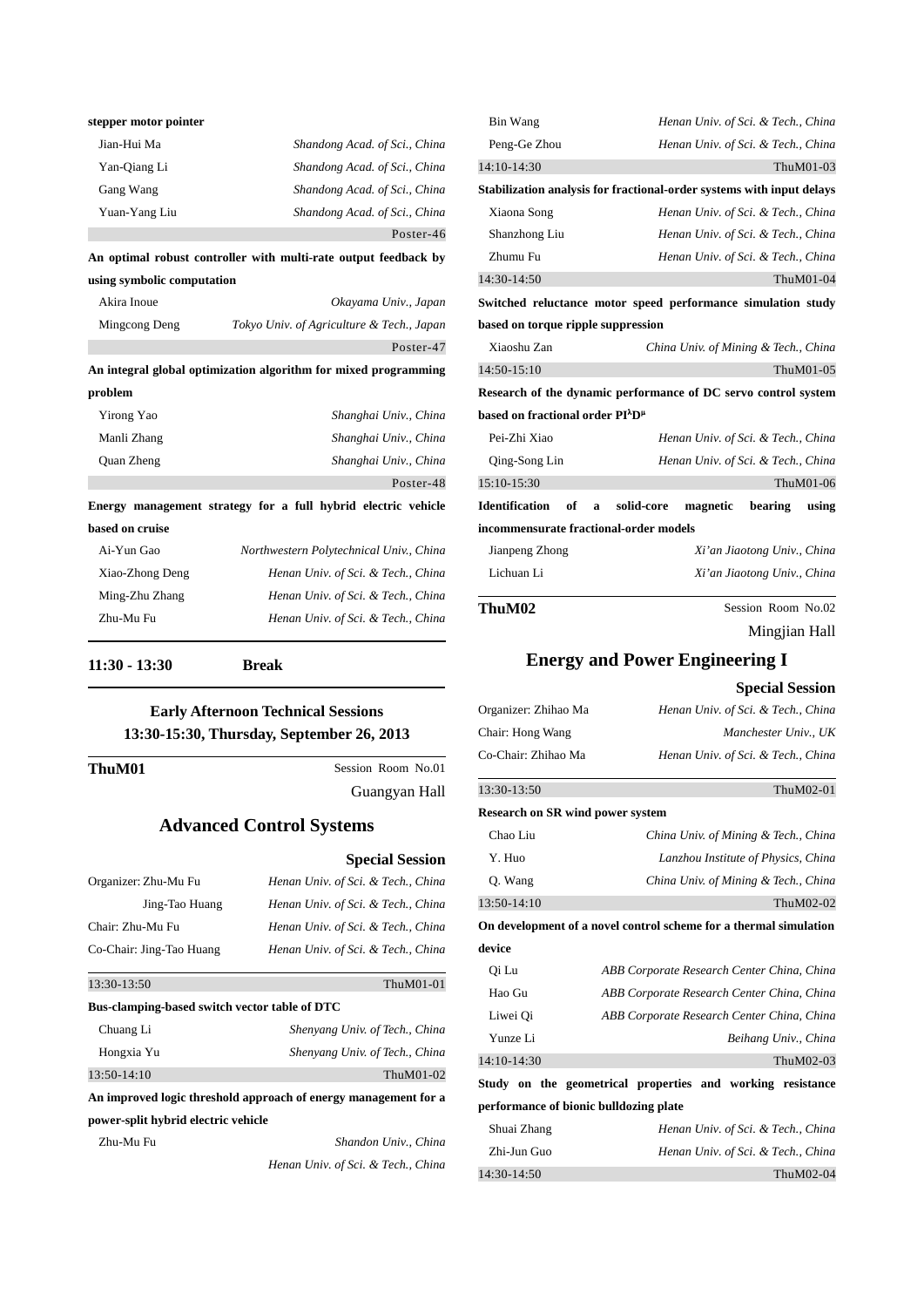|                     | The performance test of heat exchanger under low-temperature       |
|---------------------|--------------------------------------------------------------------|
| frosting conditions |                                                                    |
| Zhiyuan Wang        | Henan Univ. of Sci. & Tech., China                                 |
| Zhiwen Tong         | Henan Univ. of Sci. & Tech., China                                 |
| 14:50-15:10         | ThuM02-05                                                          |
|                     | The drive system design for magnetorheological fluid brake test    |
| bench               |                                                                    |
| Zhiwei Wang         | Henan Univ. of Sci. & Tech., China                                 |
| Zhongli Li          | Henan Univ. of Sci. & Tech., China                                 |
| Zhijun Guo          | Henan Univ. of Sci. & Tech., China                                 |
| Jingbo Wu           | Henan Univ. of Sci. & Tech., China                                 |
| Zhengwei Sun        | Jiangling Motors Co., Ltd., China                                  |
| 15:10-15:30         | ThuM02-06                                                          |
|                     | The effects of DOC and DPF on the particulate properties of diesel |
| engine              |                                                                    |
| Zhi-Hao Ma          | Henan Univ. of Sci. & Tech., China                                 |
| Lei Li              | Henan Univ. of Sci. & Tech., China                                 |
| Ying Chao           | Henan Univ. of Sci. & Tech., China                                 |
| Yuan Ren            | Henan Univ. of Sci. & Tech., China                                 |
| Xin Xu              | Guangzhou Sunny Metal Incorporation, China                         |
| Fan-Hua Ma          | Tsinghua Univ., China                                              |
| ThuM03              | Session Room No.03                                                 |
|                     | Haoging Hall                                                       |
|                     | Mechatronics and Learning                                          |

**Mechatronics and Learning**

|                                                                  | <b>Lecture Session</b>             |  |  |
|------------------------------------------------------------------|------------------------------------|--|--|
| Chair: Toru Yamamoto                                             | Hiroshima Univ., Japan             |  |  |
| Co-Chair: Shuhui Bi                                              | Shandong Acad. of Sci., China      |  |  |
| 13:30-13:50                                                      | ThuM03-01                          |  |  |
| A method of camera calibration by iterative optimization         |                                    |  |  |
| algorithm                                                        |                                    |  |  |
| Jianwei Ma                                                       | Henan Univ. of Sci. & Tech., China |  |  |
| Baoxi Li                                                         | Henan Univ. of Sci. & Tech., China |  |  |
| 13:50-14:10                                                      | ThuM03-02                          |  |  |
| 3D offline path planning for surveillance aerial vehicle using   |                                    |  |  |
| <b>B</b> -splines                                                |                                    |  |  |
| Razieh Nabi-Abdolyousefi                                         | Sharif Univ. of Tech., Iran        |  |  |
| Afshin Banazadeh                                                 | Sharif Univ. of Tech., Iran        |  |  |
| 14:10-14:30                                                      | ThuM03-03                          |  |  |
| Design of the up-film transplanter and kinematic analysis of its |                                    |  |  |
| planting devices                                                 |                                    |  |  |

| Jiang-Tao Ji  | Henan Univ. of Sci. & Tech., China |
|---------------|------------------------------------|
| Ya-Kai He     | Henan Univ. of Sci. & Tech., China |
| Xin-Wu Du     | Henan Univ. of Sci. & Tech., China |
| Zhi-Tao He    | Henan Univ. of Sci. & Tech., China |
| Meng-Meng Du  | Henan Univ. of Sci. & Tech., China |
| Zhi-Hua Zheng | Henan Univ. of Sci. & Tech., China |

| Shi-Tong Jia         | Henan Univ. of Sci. & Tech., China                                  |
|----------------------|---------------------------------------------------------------------|
| Jian-Jun Liu         | Henan Tobacco Co. Zhengzhou Branch, China                           |
| Qing Liu             | Coal Geology Exploration Bureau                                     |
|                      | of Henan Province, China                                            |
| 14:30-14:50          | ThuM03-04                                                           |
|                      | Design and finite element analysis of rotary tillage blade based on |
| Solidworks           |                                                                     |
| Xin-Wu Du            | Henan Univ. of Sci. & Tech., China                                  |
| Shi-Tong Jia         | Henan Univ. of Sci. & Tech., China                                  |
| Jiang-Tao Ji         | Henan Univ. of Sci. & Tech., China                                  |
| Xiu-Fang Yu          | Henan Univ. of Sci. & Tech., China                                  |
| Zhi-Tao He           | Henan Univ. of Sci. & Tech., China                                  |
| Zhi-Hua Zheng        | Henan Univ. of Sci. & Tech., China                                  |
| Ya-Kai He            | Henan Univ. of Sci. & Tech., China                                  |
| Jian-Jun Liu         | Henan Tobacco Co. Zhengzhou Branch, China                           |
| 14:50-15:10          | ThuM03-05                                                           |
|                      | Lens less edge pumping frustum design for high power Yb:YAG         |
| microchip laser      |                                                                     |
| Ahad Haghparast      | Islamic Azad Univ., Iran                                            |
| Adeleh Granmayeh Rad | Islamic Azad Univ., Iran                                            |
| 15:10-15:30          | ThuM03-06                                                           |
|                      | Parameters optimization design of air-liquid-combined impact        |
| pickaxe              |                                                                     |
| Xinglong Zhang       | PLA Univ. of Sci. & Tech., China                                    |
| Shengli Song         | PLA Univ. of Sci. & Tech., China                                    |
| Zhitao Tan           | PLA Univ. of Sci. & Tech., China                                    |
| Yang Chen            | PLA Univ. of Sci. & Tech., China                                    |
| ThuM04               | Session Room No.04                                                  |
|                      | Haoshun Hall                                                        |

## **Complex Nonlinear Systems Modeling**

|                                     | <b>Special Session</b>                                              |
|-------------------------------------|---------------------------------------------------------------------|
| Organizer: Wanli Yang               | Armored Force Eng. Institute, China                                 |
| Chair: Wanli Yang                   | Armored Force Eng. Institute, China                                 |
| Co-Chair: Wudai Liao                | Zhongyuan Univ. of Tech., China                                     |
| 13:30-13:50                         | ThuM04-01                                                           |
|                                     | Forced oscillation criteria of solutions for a class of impulsive   |
| parabolic equations with two delays |                                                                     |
| Junhong Liu                         | Acad. of Armored Force Eng., China                                  |
| Wanli Yang                          | Acad. of Armored Force Eng., China                                  |
| Suwen Zheng                         | Acad. of Armored Force Eng., China                                  |
| Lifeng Li                           | Acad. of Armored Force Eng., China                                  |
| 13:50-14:10                         | ThuM04-02                                                           |
|                                     | Experimental study of nonlinear vibration control for vertical tail |
| with considering low order mode     |                                                                     |
| Yuta Katsurayama                    | Tokyo Univ. of Agriculture & Tech., Japan                           |
| Changan Jiang                       | RIKEN, Japan                                                        |
|                                     |                                                                     |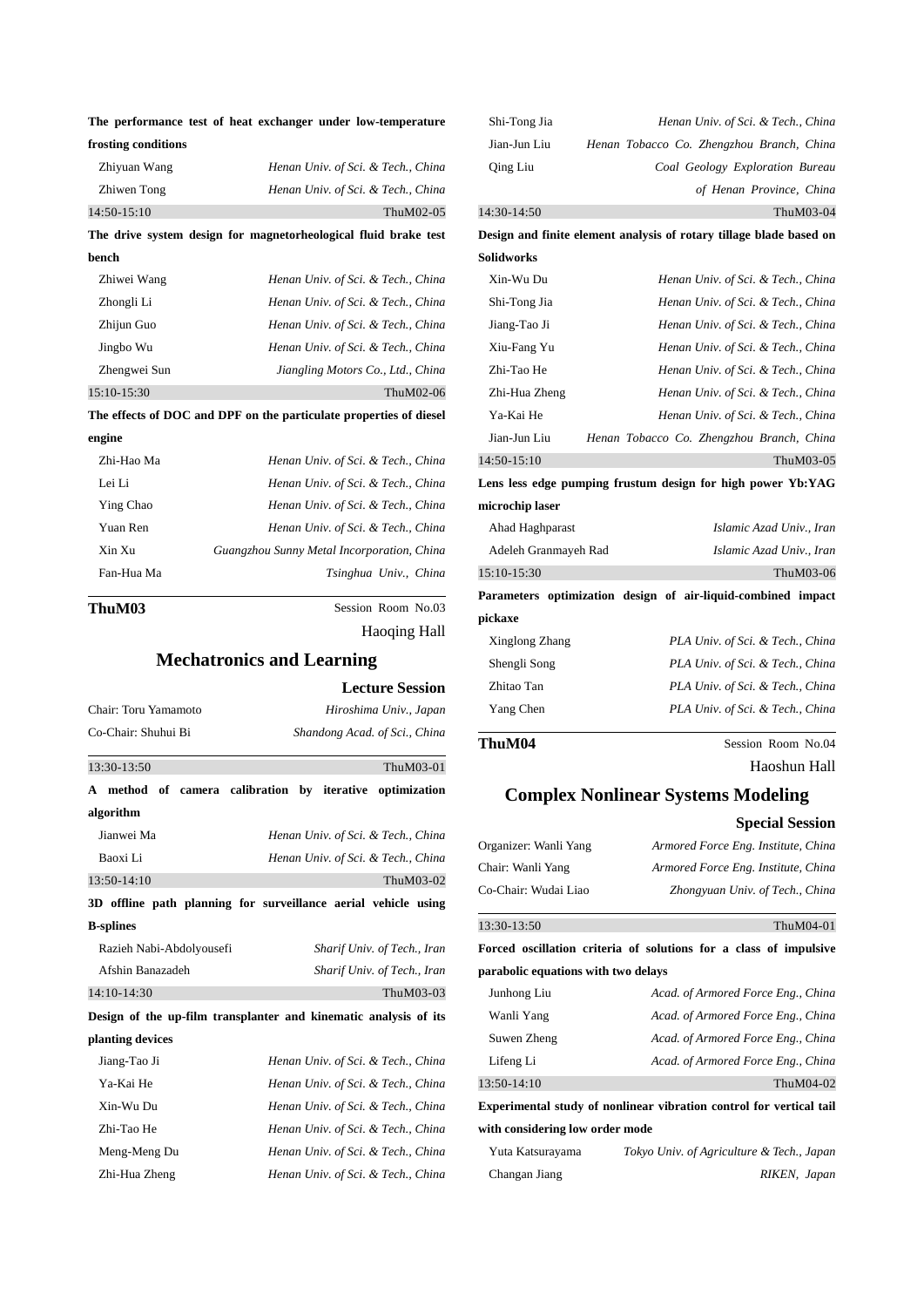| Mingcong Deng                                                      |                    |  |  | Tokyo Univ. of Agriculture & Tech., Japan |              |
|--------------------------------------------------------------------|--------------------|--|--|-------------------------------------------|--------------|
| 14:10-14:30                                                        |                    |  |  |                                           | ThuM04-03    |
| Inventory control of supply chain based on network control         |                    |  |  |                                           |              |
| approach                                                           |                    |  |  |                                           |              |
| Junzhi Luo                                                         |                    |  |  | Acad. of Armored Force Eng., China        |              |
| Wanli Yang                                                         |                    |  |  | Acad. of Armored Force Eng., China        |              |
| Hongyan Li                                                         |                    |  |  | Acad. of Armored Force Eng., China        |              |
| Feiyan Chen                                                        |                    |  |  | Acad. of Armored Force Eng., China        |              |
| 14:30-14:50                                                        |                    |  |  |                                           | ThuM04-04    |
| Mean-square stability of a class of supply chain based on switched |                    |  |  |                                           |              |
| model of stock level                                               |                    |  |  |                                           |              |
| Junzhi Luo                                                         |                    |  |  | Acad. of Armored Force Eng., China        |              |
| Wanli Yang                                                         |                    |  |  | Acad. of Armored Force Eng., China        |              |
| Yanxia Liu                                                         |                    |  |  | Acad. of Armored Force Eng., China        |              |
| Hongyan Li                                                         |                    |  |  | Acad. of Armored Force Eng., China        |              |
| 14:50-15:10                                                        |                    |  |  |                                           | ThuM04-05    |
| Experimental study of position control with tube-type dielectric   |                    |  |  |                                           |              |
| elastomer actuator                                                 |                    |  |  |                                           |              |
| Changan Jiang                                                      |                    |  |  |                                           | RIKEN, Japan |
| Kentaro Takagi                                                     |                    |  |  | Nagoya Univ., Japan                       |              |
| Tatsuya Suzuki                                                     |                    |  |  | Nagoya Univ., Japan                       |              |
| Shigeyuki Hosoe                                                    |                    |  |  |                                           | RIKEN, Japan |
| Akitoshi Nozawa                                                    |                    |  |  | Tokai Rubber Industries Ltd, Japan        |              |
|                                                                    | Kazunobu Hashimoto |  |  | Tokai Rubber Industries Ltd, Japan        |              |
| 15:10-15:30                                                        |                    |  |  |                                           | ThuM04-06    |
| Prediction models of the number of end-of-life vehicles in China   |                    |  |  |                                           |              |
| Guangdong Tian                                                     |                    |  |  | Northeast Forestry Univ., China           |              |
| Mengchu Zhou                                                       |                    |  |  | New Jersey Institute of Tech., USA        |              |

|              | Tongji Univ., China             |
|--------------|---------------------------------|
| Jiangwei Chu | Northeast Forestry Univ., China |
| Bing Wang    | Northeast Forestry Univ., China |

**ThuM05** Session Room No.05

 $\overline{a}$ 

Haoliu Hall

## **Hybrid Mobile Robots**

|                                                         | <b>Special Session</b> |
|---------------------------------------------------------|------------------------|
| Organaizer: Hongnian Yu                                 | Bournemouth Univ., UK  |
| Chair: Hongnian Yu                                      | Bournemouth Univ., UK  |
| Co-Chair: Hongbo Wang                                   | Yanshan Univ., China   |
| 13:30-13:50                                             | ThuM05-01              |
| Design and analysis of a hybrid two-wheel-hopping robot |                        |
| Hongbo Wang                                             | Yanshan Univ China     |
| Jingjing Liu                                            | Yanshan Univ., China   |
| Li He                                                   | Yanshan Univ., China   |
| 0i Li                                                   | Yanshan Univ., China   |
| Ning Zhao                                               | Yanshan Univ., China   |
| Hongnian Yu                                             | Bournemouth Univ., UK  |

## 13:50-14:10 ThuM05-02

**Kinematics analysis for the leg mechanism of a wheel-leg hybrid rescue robot**

| Xiaoyun Wang  | Yanshan Univ., China  |
|---------------|-----------------------|
| Hongbo Wang   | Yanshan Univ., China  |
| Hongnian Yu   | Bournemouth Univ., UK |
| Lingfeng Sang | Yanshan Univ China    |
| Xiaojie Wang  | Yanshan Univ., China  |
| 14:10-14:30   | ThuM05-03             |

## **Nodes deployment algorithm based on perceived probability of heterogeneous wireless sensor network**

| Shi-Wei Li   | Henan Univ. of Sci. & Tech., China          |
|--------------|---------------------------------------------|
|              | Sci. & Tech. on Electro-optic Control Lab., |
|              | China                                       |
| Dong-Qian Ma | Sci. & Tech. on Electro-optic Control Lab., |
|              | China                                       |
| Qiang-Yi Li  | Henan Univ. of Sci. & Tech., China          |
|              | Sci. & Tech. on Electro-optic Control Lab., |
|              | China                                       |
| Ju-Wei Zhang | Henan Univ. of Sci. & Tech., China          |
|              | Sci. & Tech. on Electro-optic Control Lab., |
|              | China                                       |
| Xue Zhang    | Nanjing Forestry Univ., China               |
| 14:30-14:50  | ThuM05-04                                   |

**The singularity research of a class of 4-DOFs parallel mechanism and configuration analysis**

| Ye Ji         | Luoyang Institute of Sci. & Tech., China |  |  |           |
|---------------|------------------------------------------|--|--|-----------|
| $14:50-15:10$ |                                          |  |  | ThuM05-05 |

**Control method of a human support robot for independent living by center of gravity information of upper body**

| Bo Shen         | Kochi Univ. of Tech., Japan                                    |
|-----------------|----------------------------------------------------------------|
| Shuoyu Wang     | Kochi Univ. of Tech., Japan                                    |
| Yinlai Jiang    | Kochi Univ. of Tech., Japan                                    |
| Yina Wang       | Kochi Univ. of Tech., Japan                                    |
| 15:10-15:30     | ThuM05-06                                                      |
|                 | Research on conic curve fitting in central catadioptric system |
| Ruifeng Li      | State Key Lab. of Robotics and System, China                   |
|                 | Harbin Institute of Tech, China                                |
| Liangliang Wang | State Key Lab. of Robotics and System, China                   |
|                 | Harbin Institute of Tech, China                                |
| Ke Wang         | State Key Lab. of Robotics and System, China                   |
|                 | Harbin Institute of Tech, China                                |
|                 |                                                                |

## **15:30 - 15:50 Break**

l,

## **Late Afternoon Technical Sessions 15:50-17:30, Thursday, September 26, <sup>2013</sup>**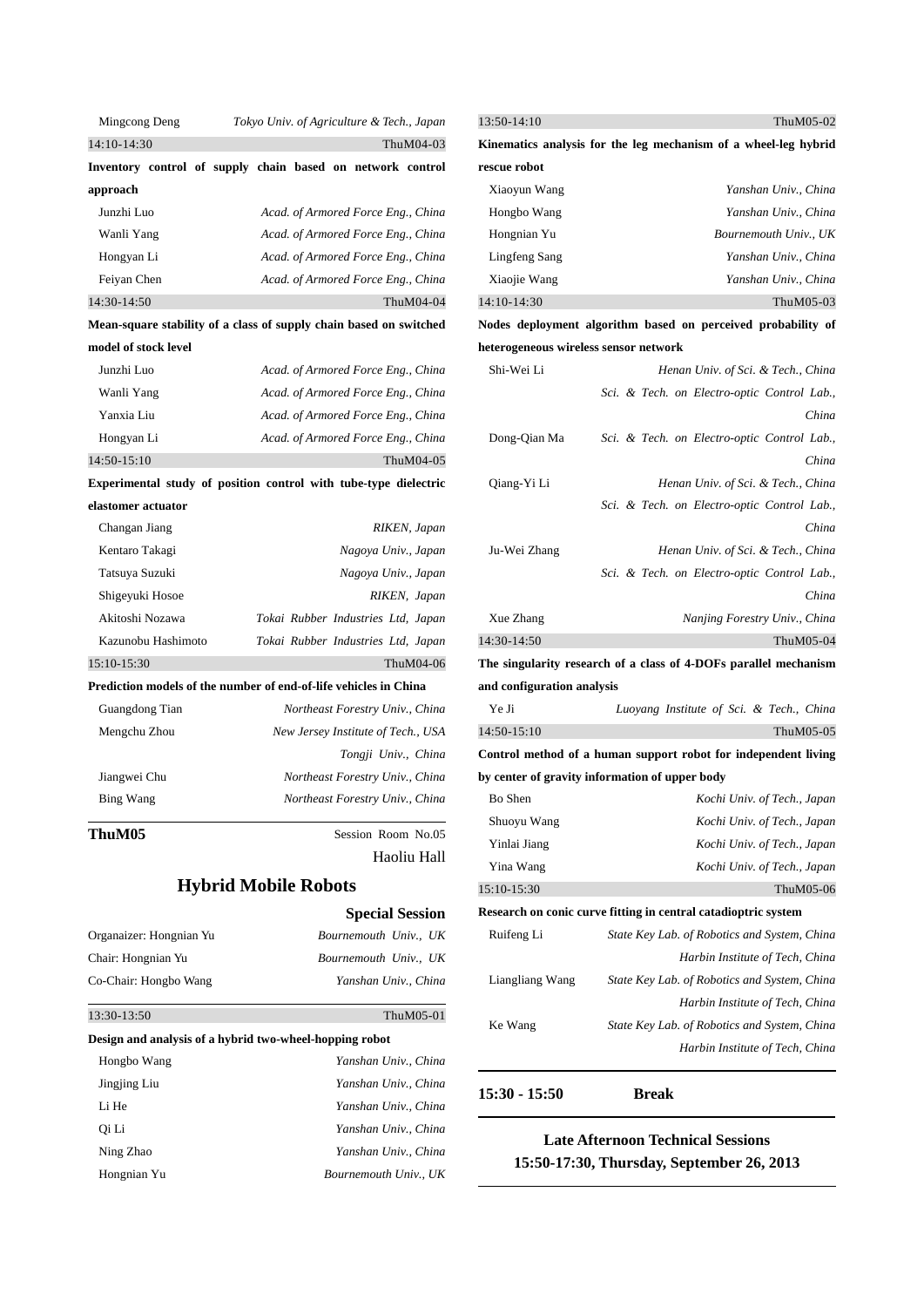ThuP01 Session Room No.01 Guangyan Hall

## **New Developments on ESP**

#### **Special Session**

| Organizer: Jie Shi            | Univ. of Electro-Communications, Japan                          |
|-------------------------------|-----------------------------------------------------------------|
| Chair: Jie Shi                | Univ. of Electro-Communications, Japan                          |
| Co-Chair: Yan Yu              | Univ. of Electro-Communications, Japan                          |
| 15:50-16:10                   | ThuP01-01                                                       |
|                               | The effectiveness of collaborative learning: a case study of    |
| academic summary              |                                                                 |
| Yan Yu                        | Univ. of Electro-Communications, Japan                          |
| 16:10-16:30                   | ThuP01-02                                                       |
|                               | ESP: a needs-oriented approach for scientific English education |
| Jie Shi                       | Univ. of Electro-Communications, Japan                          |
| 16:30-16:50                   | ThuP01-03                                                       |
| <b>Developing</b><br>research | skills<br>international<br>presentation<br>for                  |
| conferences                   |                                                                 |
| Jie Shi                       | Univ. of Electro-Communications, Japan                          |
| 16:50-17:10                   | ThuP01-04                                                       |
|                               | A corporal and LDA analysis of abstracts of academic conference |
| papers                        |                                                                 |
| Sébastien Louvigné            | Univ. of Electro-Communications, Japan                          |
| Jie Shi                       | Univ. of Electro-Communications, Japan                          |
| Yoshihiro Kato                | Univ. of Electro-Communications, Japan                          |
| <b>Neil Rubens</b>            | Univ. of Electro-Communications, Japan                          |
| Maomi Ueno                    | Univ. of Electro-Communications, Japan                          |
| ThuP02                        | Session Room No.02                                              |

Guangyan Hall

**Special Session**

## **Energy and Power Engineering II**

| Organizer: Zhihao Ma   | Henan Univ. of Sci. & Tech., China                                |
|------------------------|-------------------------------------------------------------------|
| Chair: Aihui Wang      | Zhongyuan Univ. of Tech., China                                   |
| Co-Chair: Junming Xiao | Zhongyuan Univ. of Tech., China                                   |
| 15:30-15:50            | ThuP02-01                                                         |
|                        | Combusition simulation for diesel engine with high-press common   |
| rail system            |                                                                   |
| Jian Wu                | Henan Univ. of Sci. & Tech., China                                |
| Hongming Wang          | Henan Univ. of Sci. & Tech., China                                |
| Lili Zhu               | Henan Univ. of Sci. & Tech., China                                |
| 15:50-16:10            | ThuP02-02                                                         |
|                        | Research progress on numerical models of falling film evaporation |
| Tao He                 | Henan Univ. of Sci. & Tech., China                                |
| <b>Yuxiang Sun</b>     | Henan Univ. of Sci. & Tech., China                                |
| Liu Wang               | Henan Univ. of Sci. & Tech., China                                |
| 16:30-16:50            | ThuP02-03                                                         |

#### **Economic performance of CRDI engine fueled with biodiesel**

| Chenyang Fan   | Henan Univ. of Sci. & Tech., China |
|----------------|------------------------------------|
| Bin Xu         | Henan Univ. of Sci. & Tech., China |
| Zhihao Ma      | Henan Univ. of Sci. & Tech., China |
| Jian Wu        | Henan Univ. of Sci. & Tech., China |
| Zhancheng Wang | Henan Univ. of Sci. & Tech., China |
| $16:50-17:10$  | ThuP02-04                          |

#### **Temperature control of polymer electrolyte fuel cell reformer**

| ThuP03                             | Session Room No.03                                           |
|------------------------------------|--------------------------------------------------------------|
| Mingcong Deng                      | Tokyo Univ. of Agriculture & Tech., Japan                    |
| Kohsuke Furukawa                   | Tokyo Univ. of Agriculture & Tech., Japan                    |
| unknown multivariable tank process |                                                              |
|                                    | Operator based fault detection and compensation design of an |
| $17:10-17:30$                      | ThuP02-05                                                    |
| Mingcong Deng                      | Tokyo Univ. of Agriculture & Tech., Japan                    |
| Chihiro Masuda                     | Tokyo Univ. of Agriculture & Tech., Japan                    |

Haoqing Hall

## **Food Science and Technology I**

|                                                 | <b>Special Session</b>                                                  |
|-------------------------------------------------|-------------------------------------------------------------------------|
| Organizer: Wen-Xue Zhu                          | Henan Univ. of Sci. & Tech., China                                      |
| Chair: Wen-Xue Zhu                              | Henan Univ. of Sci. & Tech., China                                      |
| Co-Chair: Mengchu Zhou                          | New Jersey Institute of Technology, USA                                 |
| 15:50-16:10                                     | ThuP03-01                                                               |
|                                                 | The mechanism of honeysuckle quality degeneration in hot air            |
| drying                                          |                                                                         |
| Lei Luo                                         | Henan Univ. of Sci. & Tech., China                                      |
| Yanyan Zhou                                     | Henan Univ. of Sci. & Tech., China                                      |
| Yunhong Liu                                     | Henan Univ. of Sci. & Tech., China                                      |
| Yingchao Hao                                    | Henan Univ. of Sci. & Tech., China                                      |
| Wenxue Zhu                                      | Henan Univ. of Sci. & Tech., China                                      |
| Suixia Guan                                     | Henan Univ. of Sci. & Tech., China                                      |
| Bin Yang                                        | Henan Univ. of Sci. & Tech., China                                      |
| 16:10-16:30                                     | ThuP03-02                                                               |
|                                                 | Study of a terrestrial microbial fuel cell and the effects of its power |
| generation performance by environmental factors |                                                                         |
| Daxing Zhang                                    | Xidian Univ., China                                                     |
| Yubing Ge                                       | Xidian Univ., China                                                     |
| Weidong Wang                                    | Xidian Univ., China                                                     |
| 16:30-16:50                                     | ThuP03-03                                                               |
|                                                 | The research on the application of electronic nose in discriminate      |
| the rice varieties                              |                                                                         |
|                                                 |                                                                         |

| Huichun Yu    | Henan Univ. of Sci. & Tech., China |
|---------------|------------------------------------|
| Miaojuan Meng | Henan Univ. of Sci. & Tech., China |
| Yong Yin      | Henan Univ. of Sci. & Tech., China |
| $16:50-17:10$ | ThuP03-04                          |

**Analysis of the influences from battery impedance on behaviors of**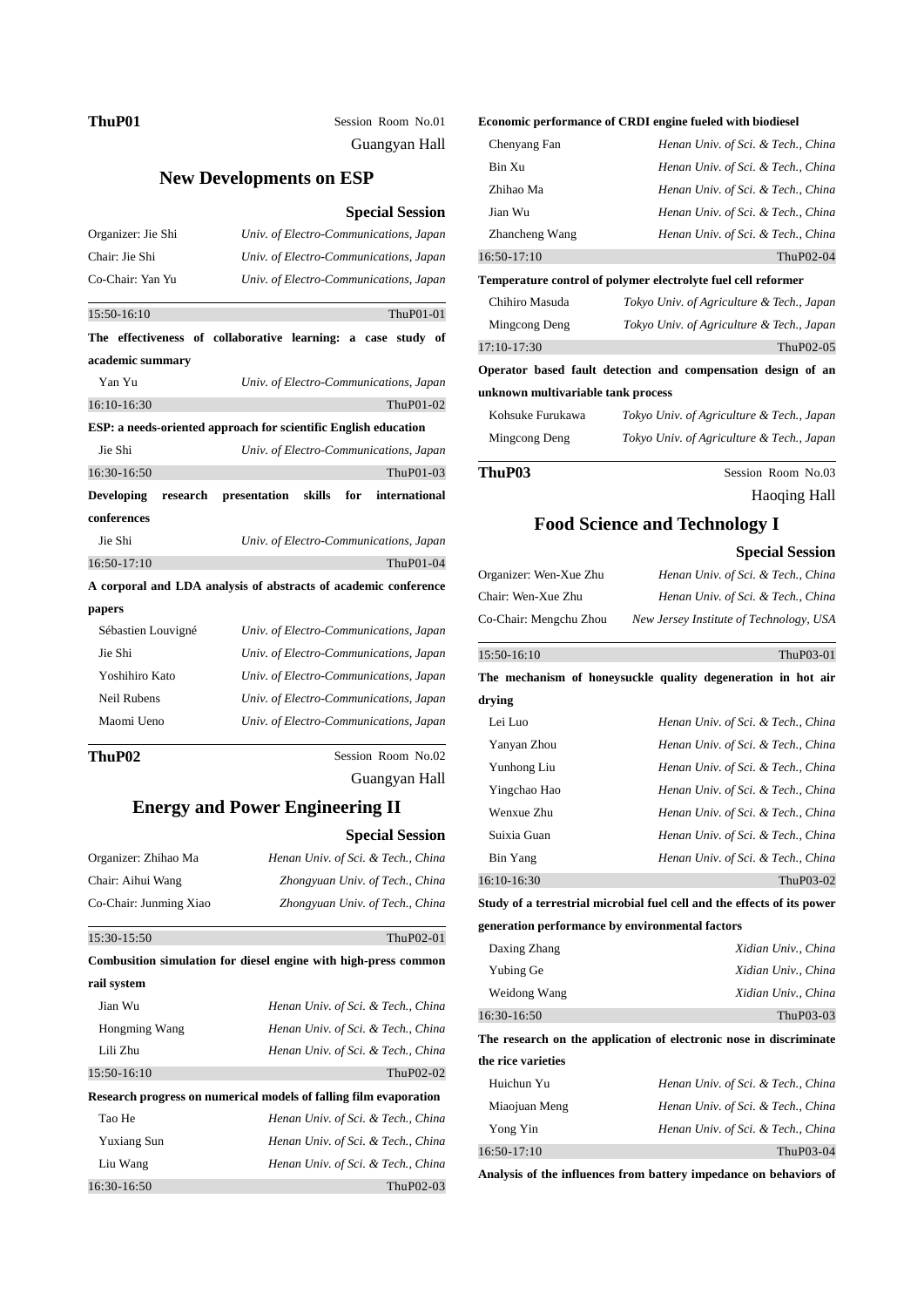| switched reluctance drive |                                        |
|---------------------------|----------------------------------------|
| D.S. Yu                   | China Univ. of Mining and Tech., China |
| H. Chen                   | China Univ. of Mining and Tech., China |
| ThuP04                    | Session Room No.04                     |

Haoshun Hall

## **Optimization Methods and Applications I**

**Special Session**

| Organizer: Youlin Shang            | Henan Univ. of Sci. & Tech., China                              |
|------------------------------------|-----------------------------------------------------------------|
| Chair: Youlin Shang                | Henan Univ. of Sci. & Tech., China                              |
| Co-Chair: Shiro Masuda             | Tokyo Metropolitan Univ., Japan                                 |
| 15:50-16:10                        | ThuP04-01                                                       |
|                                    | The optimization of passenger transference on Lanzhou railway   |
| station square                     |                                                                 |
| Kun Jiang                          | Beijing Jiaotong Univ., China                                   |
| Yuguang Wei                        | Beijing Jiaotong Univ., China                                   |
| 16:10-16:30                        | ThuP04-02                                                       |
|                                    | A QP-free algorithm without a penalty function and a filter for |
| nonlinear constrained optimization |                                                                 |
| Ruina Zhang                        | Tongji Univ., China                                             |
|                                    |                                                                 |

Weiai Liu *Tongji Univ., China* Dingguo Pu *Tongji Univ., China* 16:30-16:50 ThuP04-03 **A new nonmonotone QP-free infeasible method**

| ThuP05                   | Session Room No.05                                            |
|--------------------------|---------------------------------------------------------------|
| Weiai Liu                | Tongji Univ., China                                           |
| Dingguo Pu               | Tongji Univ., China                                           |
| constrained optimization |                                                               |
| A<br>new                 | penalty-free-type method for nonlinear<br>inequality          |
| 17:10-17:30              | ThuP04-05                                                     |
| Yusen Wu                 | Henan Univ. of Sci. & Tech., China                            |
| Luju Liu                 | Henan Univ. of Sci. & Tech., China                            |
|                          | Global dynamics of a TB transmission model with TB defaulters |
| $16:50-17:10$            | ThuP04-04                                                     |
| Dingguo Pu               | Tongji Univ., China                                           |
|                          | Shanghai Univ. of Electric Power, China                       |
| Ailan Liu                | Tongji Univ., China                                           |
|                          |                                                               |

Haoliu Hall

## **Mechatronic System Analysis and Control**

|                        | <b>Lecture Session</b>                    |
|------------------------|-------------------------------------------|
| Chair: Shengjun Wen    | Zhongyuan Univ. of Tech., China           |
| Co-Chair: Ken Nagasaka | Tokyo Univ. of Agriculture & Tech., Japan |

```
\overline{a}15:50-16:10 ThuP05-01
Stress distribution on the femoral head at different anteversion 
angle: a finite element analysis
 Yue Zhou Henan Univ. of Sci. & Tech., China
```

| Jia-Xin Chen         |                                                               |
|----------------------|---------------------------------------------------------------|
|                      | Henan Univ. of Sci. & Tech., China                            |
| 16:10-16:30          | ThuP05-02                                                     |
|                      | Walking mechanism and kinematic analysis of humanoid robot    |
| Bing Chen            | Univ. of Sci. & Tech. of China, China                         |
| Minzhou Luo          | Chinese Acad. of Sci., China                                  |
| Fayong Guo           | Univ. of Sci. & Tech. of China, China                         |
| Saixuan Chen         | Changzhou Univ., China                                        |
| 16:30-16:50          | ThuP05-03                                                     |
|                      | Controllability of periodic switched Boolean control networks |
| Huimin Xiao          | Henan Univ. of Economics & Law, China                         |
| Zhiqiang Li          | Henan Univ. of Economics & Law, China                         |
| 16:50-17:10          | ThuP05-04                                                     |
|                      | Modular virtual assembly design of double-track power chassis |
| Jiang-Tao Ji         | Henan Univ. of Sci. & Tech., China                            |
| Meng-Meng Du         | Henan Univ. of Sci. & Tech., China                            |
| Xin-Wu Du            | Henan Univ. of Sci. & Tech., China                            |
| Zhi-Tao He           | Henan Univ. of Sci. & Tech., China                            |
| Zhi-Hua Zheng        | Henan Univ. of Sci. & Tech., China                            |
| Ya-Kai He            | Henan Univ. of Sci. & Tech., China                            |
| Shi-Tong Jia         | Henan Univ. of Sci. & Tech., China                            |
| Jian-Jun Liu         | Henan Tobacco Co. Zhengzhou Branch, China                     |
| 17:10-17:30          | ThuP05-05                                                     |
|                      | Quantifying information technology's generated services and   |
| incurred costs<br>bv | applying<br>empirical artificial<br>neural                    |

**networks/expert systems modeling**

| Mahmud Mavaahebi | Tokyo Univ. of Agriculture & Tech., Japan |
|------------------|-------------------------------------------|
| Ken Nagasaka     | Tokyo Univ. of Agriculture & Tech., Japan |

### **18:30 - 21:00**

l

l,

.

### **Conference Banquet**

**(Lee Royal Hotel Mudu, Luoyang)**

### **End of the 2nd Day**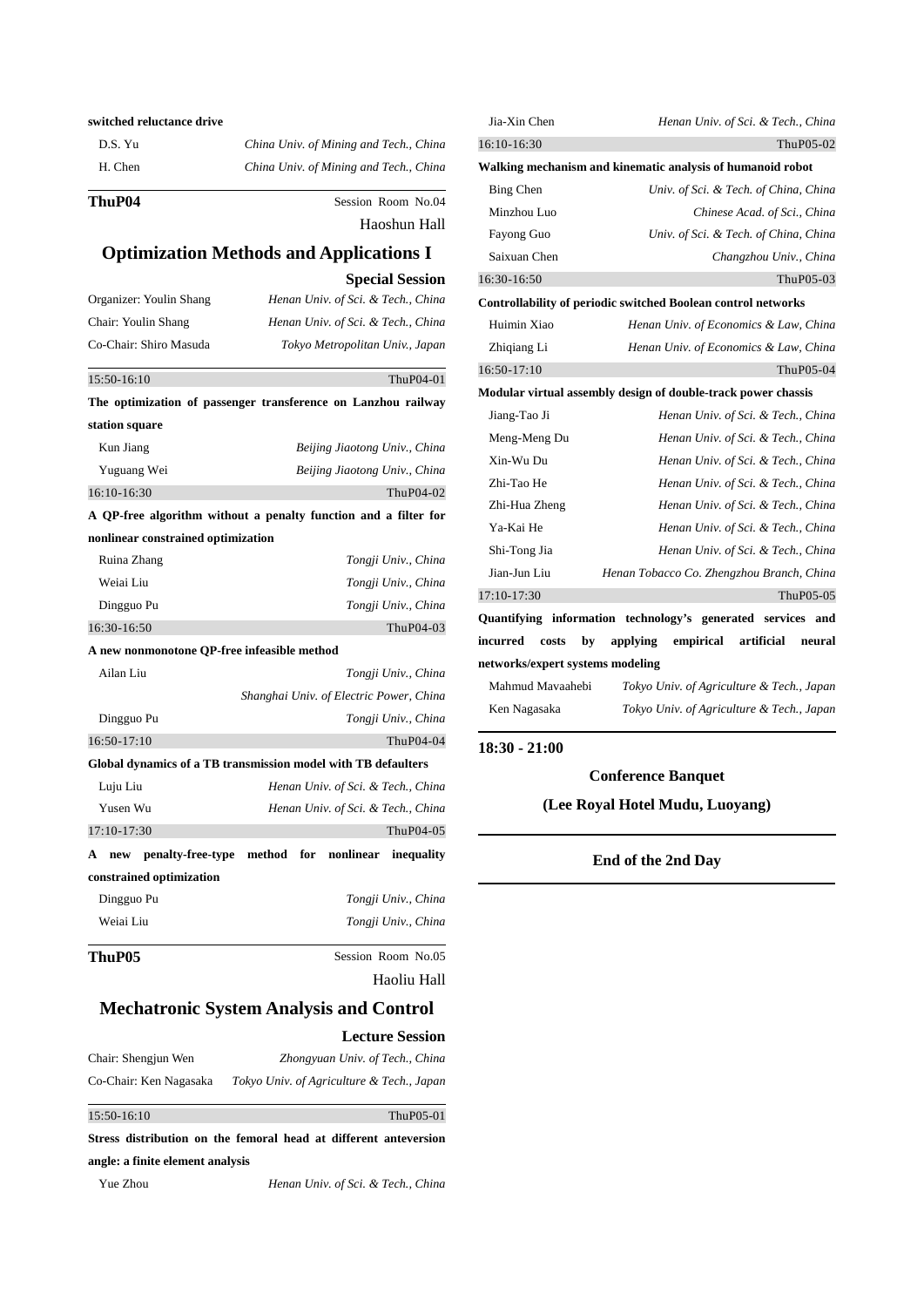|                                                |                                               | 13:50-14:10                  | FriM02-02                                                         |
|------------------------------------------------|-----------------------------------------------|------------------------------|-------------------------------------------------------------------|
| ICAMechS 2013<br>Friday, September 27, 2013    |                                               |                              | The 3D elastic quasi-static contact applied to robots control     |
|                                                |                                               | Luige Vladareanu             | Romanian Acad., Romania                                           |
|                                                |                                               | Nicolae Pop                  | Technical Univ. of Cluj-Napoca, Romania                           |
| $08:30 - 09:20$                                | Main Conference Hall                          | Alexandru Gal                | Romanian Acad., Romania                                           |
|                                                | <b>Plenary Speech 3</b>                       | Mingcong Deng                | Tokyo Univ. of Agriculture & Tech., Japan                         |
|                                                | CO2 Emissions Control in the Power Industry   | 14:10-14:30                  | FriM02-03                                                         |
|                                                | - Control Applied to a Societal System -      |                              | Applications of the extension theory in machine learning field    |
|                                                | Hiroshi Takamori                              | Ovidiu Ilie Sandru           | Politehnica Univ. Bucharest, Romania                              |
|                                                | Waseda Univ., Japan                           | Luige Vladareanu             | Romanian Acad., Romania                                           |
| Chair: Ken Nagasaka                            | Tokyo Univ. of Agriculture & Tech., Japan     | Paul Schiopu                 | Politehnica Univ. Bucharest, Romania                              |
| $09:20 - 10:10$                                | Main Conference Hall                          | Alexandra Sandru             | Politehnica Univ. Bucharest, Romania                              |
|                                                | <b>Plenary Speech 4</b>                       | Victor Vladareanu            | Politehnica Univ. Bucharest, Romania                              |
|                                                | Future of Railway Signaling and Train Control | 14:30-14:50                  | FriM02-04                                                         |
|                                                | <b>Tao Tang</b>                               |                              | A real-time walking robot control system based on Linux RTAI      |
|                                                | Beijing Jiaotong Univ., China                 | Liming Deng                  | Shanghai Jiao Tong Univ., China                                   |
| Chair: Zongxiao Yang                           | Henan Univ. of Sci. & Tech., China            | Xianchao Zhao                | Shanghai Jiao Tong Univ., China                                   |
|                                                |                                               | Chenkun Qi                   | Shanghai Jiao Tong Univ., China                                   |
| $10:10 - 10:30$                                | <b>Break</b>                                  | Feng Gao                     | Shanghai Jiao Tong Univ., China                                   |
|                                                |                                               | 14:50-15:10                  | FriM02-05                                                         |
| $10:30 - 11:30$                                | Main Conference Hall                          |                              | Spring parameters design to increase the loading capability of a  |
|                                                | <b>Plenary Panel Discussion</b>               | hydraulic quadruped robot    |                                                                   |
|                                                | New Development on Agricaltural               | Xianbao Chen                 | Shanghai Jiao Tong Univ., China                                   |
|                                                | Robotics and Automation                       | Feng Gao                     | Shanghai Jiao Tong Univ., China                                   |
| Chair: Zongxiao Yang                           | Henan Univ. of Sci. & Tech., China            | Chenkun Qi                   | Shanghai Jiao Tong Univ., China                                   |
| Chair: Mingcong Deng                           | Tokyo Univ. of Agriculture & Tech., Japan     | Xianchao Zhao                | Shanghai Jiao Tong Univ., China                                   |
|                                                |                                               | 15:10-15:30                  | FriM02-06                                                         |
| $11:30 - 13:30$                                | <b>Break</b>                                  |                              | Payload capability analysis of a new kind of parallel leg hexapod |
|                                                |                                               | walking robot                |                                                                   |
|                                                | <b>Early Afternoon Technical Sessions</b>     | Yang Pan                     | Shanghai Jiao Tong Univ., China                                   |
|                                                | 13:30-15:30, Friday, September 27, 2013       | Feng Gao                     | Shanghai Jiao Tong Univ., China                                   |
|                                                |                                               |                              |                                                                   |
| FriM02                                         | Session Room No.02                            | FriM03                       | Session Room No.03                                                |
|                                                | Guangyan Hall                                 |                              | <b>Haoqing Hall</b>                                               |
|                                                | <b>Advanced Intelligent Control Methods</b>   |                              | <b>Advanced Control System Design-Theory</b>                      |
|                                                | in Robotics and Mechatronics                  |                              | and Applications                                                  |
|                                                | <b>Special Session</b>                        |                              | <b>Special Session</b>                                            |
| Organizer: Hongnian Yu                         | Bournmouth Univ., UK                          | Organizer: Yoshihiro Ohnishi | Ehime Univ., Japan                                                |
| Luige Vladareanu                               | Romanian Acad., Romania                       | Takao Sato                   | Univ. of Hyogo, Japan                                             |
| Chair: Hongnian Yu                             | Bournmouth Univ., UK                          | Chair: Yoshihiro Ohnishi     | Ehime Univ., Japan                                                |
| Co-Chair: Hiroshi Takamori                     | Waseda Univ., Japan                           | Co-Chair: Takao Sato         | Univ. of Hyogo, Japan                                             |
| 13:30-13:50                                    | FriM02-01                                     | 13:30-13:50                  | FriM03-01                                                         |
| Robots extension control using fuzzy smoothing |                                               |                              |                                                                   |
|                                                |                                               | hyperstability theory        | Decentralized adaptive control for twin rotor MIMO system using   |

| Victor Vladareanu | Politehnica Univ. of Bucharest, Romania   |
|-------------------|-------------------------------------------|
| Paul Schiopu      | Politehnica Univ. of Bucharest, Romania   |
| Mingcong Deng     | Tokyo Univ. of Agriculture & Tech., Japan |

Abdelghani Chelihi *Univ. of Biskra, Algeria* Mohamed Chemachema *Univ. of Constantine, Algeria*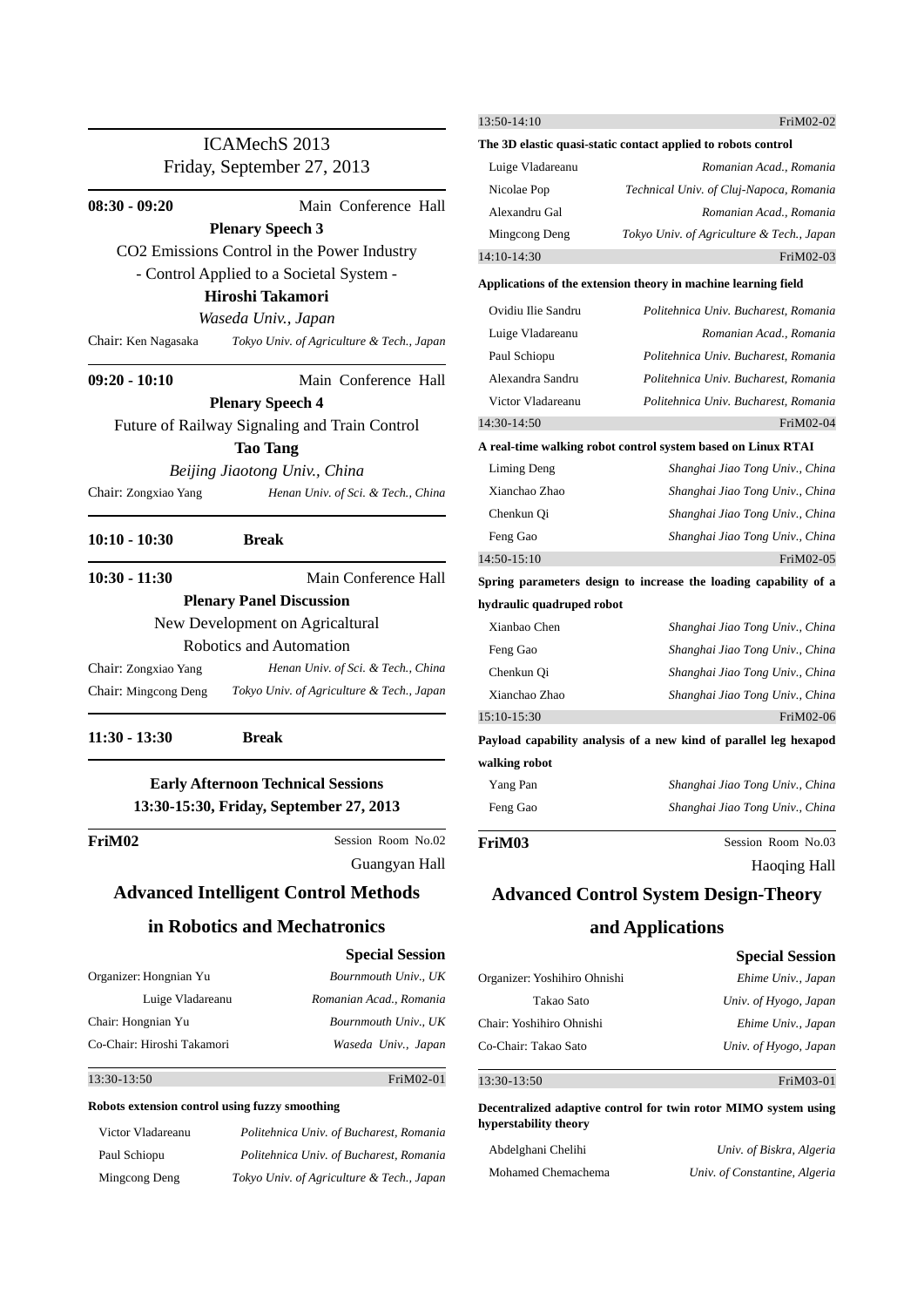| $13:50-14:10$ | FriM03-02 |
|---------------|-----------|
|               |           |

#### **Comparison of 2DOF GMVC-based PID control laws**

| Takao Sato    | Univ. of Hyogo, Japan |
|---------------|-----------------------|
| Nozomu Araki  | Univ. of Hyogo, Japan |
| Yasuo Konishi | Univ. of Hyogo, Japan |
| 14:10-14:30   | FriM03-03             |

#### **Design of a data-oriented GPC**

| Zhe Guan      | Hiroshima Univ., Japan |
|---------------|------------------------|
| Shin Wakitani | Hiroshima Univ., Japan |
| Toru Yamamoto | Hiroshima Univ., Japan |
| 14:30-14:50   | $FiM03-04$             |

**Design of a partial model matching based PID controller for a temperature control system**

| Shin Wakitani | Hiroshima Univ., Japan |
|---------------|------------------------|
| Yuanbi Zhao   | Hiroshima Univ., Japan |
| Toru Yamamoto | Hiroshima Univ., Japan |
| $14:50-15:10$ | FriM03-05              |

#### **An attitude control of a helicopter by adaptive PID Controller**

| Yoshihiro Ohnishi | Ehime Univ., Japan |
|-------------------|--------------------|
| Shinnosuke Mori   | Ehime Univ., Japan |
| $15:10-15:30$     | FriM03-06          |

#### **A direct control parameters tuning method for random disturbances using CARMA models based on variance evaluation**

| Shiro Masuda | Tokyo Metropolitan Univ., Japan |
|--------------|---------------------------------|
| Kazuma Ando  | Tokyo Metropolitan Univ., Japan |

### **FriM04** Session Room No.04

Haoshun Hall

## **Industrial Control and Optimization**

|                                   | <b>Special Session</b>                                          |
|-----------------------------------|-----------------------------------------------------------------|
| Organizer: Jinliang Ding          | Northeastern Univ., China                                       |
| Chair: Jinliang Ding              | Northeastern Univ., China                                       |
| Co-Chair: Liangyong Wang          | Northeastern Univ China                                         |
| $13:30-13:50$                     | $FiM04-01$                                                      |
|                                   | Multiobjective optimization for planning of mineral processing  |
| under varied equipment capability |                                                                 |
| Jinliang Ding                     | Northeastern Univ., China                                       |
| Houchang Wang                     | Northeastern Univ China                                         |
| Rei Nie                           | Northeastern Univ China                                         |
| Tianyou Chai                      | Northeastern Univ China                                         |
| $13:50-14:10$                     | FriM04-02                                                       |
|                                   | A multiobjective operational optimization approach for iron ore |
| beneficiation process             |                                                                 |
| Jinliang Ding                     | Northeastern Univ., China                                       |
| Hongfei Wang                      | Northeastern Univ., China                                       |
| Chunbo Liu                        | Northeastern Univ China                                         |

| Tianyou Chai                              | Northeastern Univ., China                                          |
|-------------------------------------------|--------------------------------------------------------------------|
| 14:10-14:30                               | FriM04-03                                                          |
|                                           | Strongly absolute stability of Lur'e-type discrete-time descriptor |
| systems: strict LMI-based popov criterion |                                                                    |
| Chunyu Yang                               | China Univ. of Mining & Tech.,, China                              |
| Fei Yin                                   | Northeastern Univ., China                                          |
| Ding Zhai                                 | Northeastern Univ., China                                          |
| 14:30-14:50                               | FriM04-04                                                          |
|                                           | Unmodeled dynamics and data driven balance control for a class of  |
| underactuated mechanical systems          |                                                                    |
| Liangyong Wang                            | Northeastern Univ., China                                          |
| Chengyan Zhao                             | Northeastern Univ., China                                          |
| Wenjuan Cui                               | Northeastern Univ., China                                          |
| 14:50-15:10                               | FriM04-05                                                          |
|                                           | Estimation of distribution algorithm based gas scheduling method   |
| Na Li                                     | Tongji Univ., China                                                |
| Li Li                                     | Tongji Univ., China                                                |

 $\overline{a}$ 

 $\overline{a}$ 

## FriM05 Session Room No.05

Haoliu Hall

## **Optimization Methods and Applications II**

Jun Zhu *Tongji Univ., China* Na Wei *Tongji Univ., China*

#### **Special Session**

| Organizer: Youlin Shang | Henan Univ. of Sci. & Tech., China        |
|-------------------------|-------------------------------------------|
| Chair: Yan Gao          | Univ. of Shanghai for Sci. & Tech., China |
| Co-Chair: Changan Jiang | RIKEN, Japan                              |

#### 13:30-13:50FriM05-01

**The investigation into the exact solutions of the nonliear evolution equations with positive fractional power term**

| Xinrui Wang             | Univ. of Cambridge, UK                                            |
|-------------------------|-------------------------------------------------------------------|
| Wei Li                  | Henan Univ. of Sci. & Tech., China                                |
| 13:50-14:10             | FriM05-02                                                         |
|                         | Spectral collocation methods for a class of nonlinear singular    |
| boundary value problems |                                                                   |
| Yan-Hong Yin            | Henan Univ. of Sci. & Tech., China                                |
| Ao Sun                  | Henan Univ. of Sci. & Tech., China                                |
| Tian-Jun Wang           | Henan Univ. of Sci. & Tech., China                                |
| 14:10-14:30             | FriM05-03                                                         |
|                         | Planning of renewable energy considering the conditions of system |
| control and location    |                                                                   |
| Xi-Tong Li              | Institute of Sci. & Tech. Information of                          |
|                         | Xinjiang Uygru Autonomous Region, China                           |
| Hai-Ju Kuang            | Institute of Sci. & Tech. Information of                          |
|                         | Xinjiang Uygru Autonomous Region, China                           |
| Litifu Zulati           | Xinjiang Univ. of Finance and Economics, China                    |

14:30-14:50 **FriM05-04**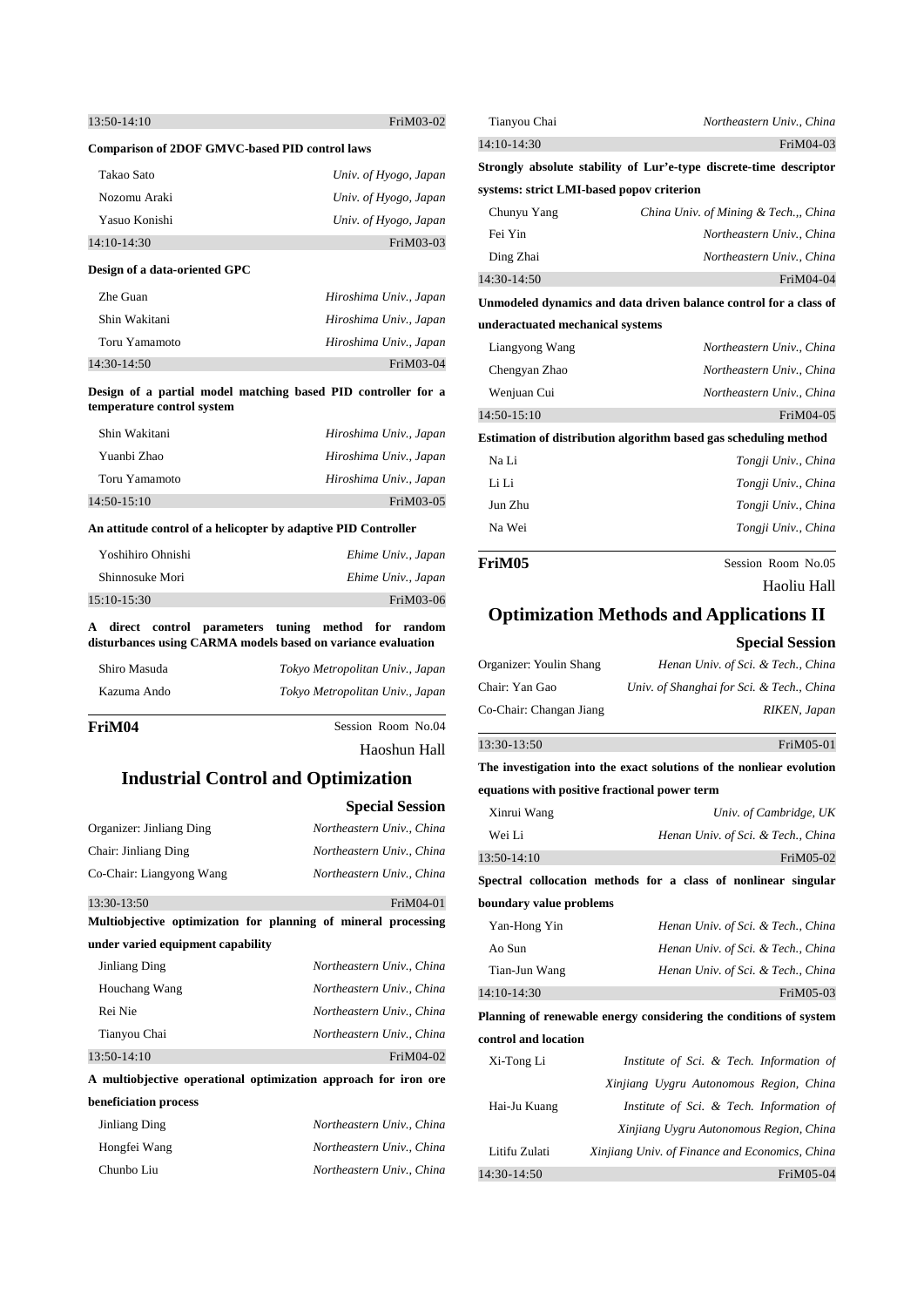| ${\bf A}$ | hierarchical sequence deviation integral algorithm for |  |  |  |
|-----------|--------------------------------------------------------|--|--|--|
|           | multi-objective optimization                           |  |  |  |

| New QP-free method without a penalty function and a filter |                       |
|------------------------------------------------------------|-----------------------|
| $14:50-15:10$                                              | FriM05-05             |
| <b>Quan Zheng</b>                                          | Shanghai Univ., China |
| Yirong Yao                                                 | Shanghai Univ., China |
| Liyuan Zeng                                                | Shanghai Univ., China |

| Dingguo Pu             | Henan Univ. of Sci. & Tech., China                              |
|------------------------|-----------------------------------------------------------------|
|                        | Tongji Univ., China                                             |
| Youlin Shang           | Henan Univ. of Sci. & Tech., China                              |
| $15:10-15:30$          | FriM05-06                                                       |
|                        | Determination of heavy metals (Cd, Zn, Cu) contaminated soil by |
| laser iraddiation      |                                                                 |
| Maryam Marashialiabadi | Islamic Azad Univ., Iran                                        |
| Adeleh Granmayeh Rad   | Islamic Azad Univ., Iran                                        |
|                        |                                                                 |

**15:30 - 15:50 Break** 

l

## **Late Afternoon Technical Sessions 15:50-17:30, Friday, September 27, 2013**

| FriP02 | Session Room No.02                    |
|--------|---------------------------------------|
|        | Guangyan Hall                         |
|        | <b>Food Science and Technology II</b> |
|        | <b>Special Session</b>                |

| Organizer: Jian-Xue Liu | Henan Univ. of Sci. & Tech., China |
|-------------------------|------------------------------------|
| Chair: Jian-Xue Liu     | Henan Univ. of Sci. & Tech., China |
| Co-Chair: Changan Jiang | RIKEN, Japan                       |
|                         |                                    |

#### 15:50-16:10FriP02-01

**followed by hot-air drying**

**Ultrasound assisted osmotic dehydration pretreatment on carrot** 

| Yunhong Liu              | Henan Univ. of Sci. & Tech., China                                |
|--------------------------|-------------------------------------------------------------------|
| Cuijuan Chong            | Henan Univ. of Sci. & Tech., China                                |
| Jianye Wu                | Henan Univ. of Sci. & Tech., China                                |
| Shuai Miao               | Henan Univ. of Sci. & Tech., China                                |
| Lei Luo                  | Henan Univ. of Sci. & Tech., China                                |
| Xin Li                   | Henan Univ. of Sci. & Tech., China                                |
| 16:10-16:30              | FriP02-02                                                         |
|                          | Rearch on quality preservation drying technology of salvia leaves |
| green tea                |                                                                   |
| Lili Liu                 | Henan Univ. of Sci. & Tech., China                                |
| Xu Duan                  | Henan Univ. of Sci. & Tech., China                                |
| Guangyue Ren             | Henan Univ. of Sci. & Tech., China                                |
| 16:30-16:50              | FriP02-03                                                         |
|                          | Study on the purification of polysaccharide from purple sweet     |
| potato by sephadex G-100 |                                                                   |

Haoguo Tang *Henan Univ. of Sci. & Tech., China*

| Mimi Guo                                               | Henan Univ. of Sci. & Tech., China |
|--------------------------------------------------------|------------------------------------|
| Hongjuan Yao                                           | Henan Univ. of Sci. & Tech., China |
| Jiezhi Guo                                             | Henan Univ. of Sci. & Tech., China |
| $16:50-17:10$                                          | FriP02-04                          |
| The research on dynamic modeling of thin layer carrots |                                    |
| Wenxue Zhu                                             | Henan Univ. of Sci. & Tech., China |
| Cuijuan Chong                                          | Henan Univ. of Sci. & Tech., China |
| Yunhong Liu                                            | Henan Univ. of Sci. & Tech., China |
| Jianye Wu                                              | Henan Univ. of Sci. & Tech., China |
| Jinling Fan                                            | Henan Univ. of Sci. & Tech., China |
| Lei Luo                                                | Henan Univ. of Sci. & Tech., China |
| 17:10-17:30                                            | FriP02-05                          |
|                                                        |                                    |

**The statistic characters of positive external effect from intensive-developed renewable energy in extreme arid areas of Xinjiang**

Litifu Zulati *Xinjiang Univ. of Finance and Economics, China*

 $\overline{a}$ 

FriP03 Session Room No.03 Haoqing Hall

## **Systems Prediction**

## **and Supply Chain Management**

|                                      | <b>Lecture Session</b>                                             |
|--------------------------------------|--------------------------------------------------------------------|
| Chair: Qing-Xiao Wang                | Henan Univ. of Sci. & Tech., China                                 |
| Co-Chair: Jian Lv                    | Henan Univ. of Sci. & Tech., China                                 |
| 15:50-16:10                          | FriP03-01                                                          |
|                                      | Automatic extraction of information on hill fires<br>based on      |
| <b>FY-3A/VIRR</b> data               |                                                                    |
| Jian Wang                            | Shanxi Electric Power Corporation, China                           |
| Yongqin Luo                          | Shanxi Electric Power Corporation, China                           |
| Minrui Qiao                          | Shanxi Electric Power Corporation, China                           |
| 16:10-16:30                          | FriP03-02                                                          |
|                                      | Fuzzy comprehensive evaluation of forest fire risk on transmission |
| lines based on entropy weight method |                                                                    |
| Jian Wang                            | Shanxi Electric Power Corporation, China                           |
| Weiging Ma                           | Shanxi Electric Power Corporation, China                           |
| <b>Shuting Song</b>                  | Shanxi Electric Power Corporation, China                           |
| Fangqiu Xu                           | North China Electric Power Univ., China                            |
| 16:30-16:50                          | FriP03-03                                                          |
|                                      | Medium and long term load forecasting based on fuzzy times series  |
| Tao Zhou                             | Shanghai Univ. of Electric Power, China                            |
| <b>Zhong Tang</b>                    | Shanghai Univ. of Electric Power, China                            |
| Shuyan Ren                           | Shanghai Univ. of Electric Power, China                            |
| $16:50-17:10$                        | FriP03-04                                                          |
|                                      | Theoretical discussion for supply chain coordination mechanisms    |
| of decentralized decision structure  |                                                                    |
| Lijun Yang                           | Henan Univ. of Sci. & Tech., China                                 |
| 17:10-17:30                          | FriP03-05                                                          |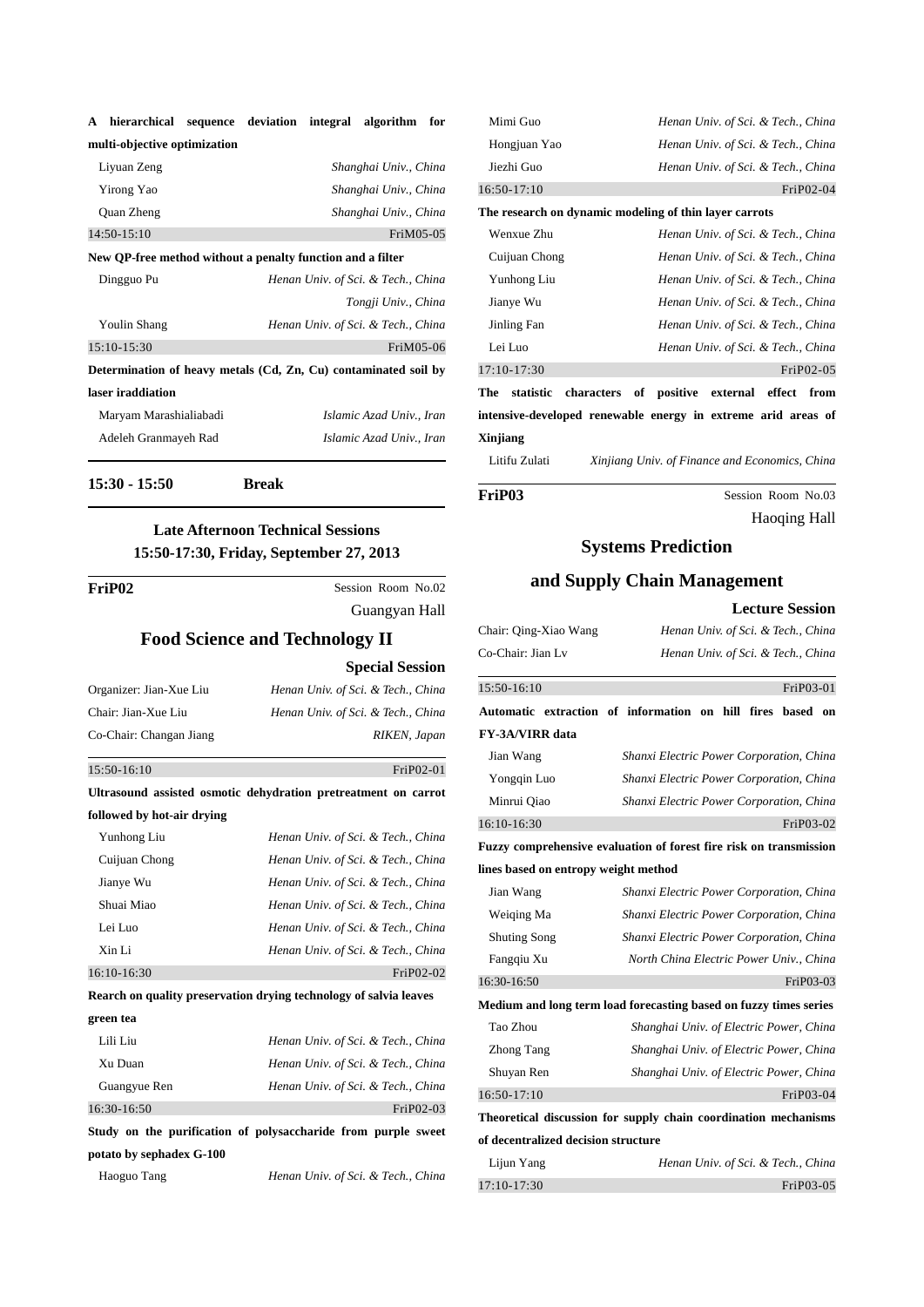| University-enterprise cooperation innovation mechanism and |  |  |
|------------------------------------------------------------|--|--|
| countermeasure research of our country                     |  |  |

| Yawen Yang    | Henan Univ. of Sci. & Tech., China |
|---------------|------------------------------------|
| Xinbao Guo    | Henan Univ. of Sci. & Tech., China |
| Qingxiao Wang | Henan Univ. of Sci. & Tech., China |
|               |                                    |

**FriP04** Session Room No.04 Haoshun Hall

# **Wind Power Systems and Algorithm**

## **Special Session**

| Organizer: Zong-Xiao Yang | Henan Univ. of Sci. & Tech., China |
|---------------------------|------------------------------------|
| Chair: Zong-Xiao Yang     | Henan Univ. of Sci. & Tech., China |
| Co-Chair: Lei Song        | Henan Univ. of Sci. & Tech., China |

### 15:50-16:10FriP04-01

|                                            | A hierarchical planning algorithm based on network topology         |
|--------------------------------------------|---------------------------------------------------------------------|
| analysis for minimal Steiner tree problems |                                                                     |
| Meng-Yang Li                               | Henan Univ. of Sci. & Tech., China                                  |
| Zong-Xiao Yang                             | Henan Univ. of Sci. & Tech., China                                  |
| Li-Xiang Hao                               | Henan Univ. of Sci. & Tech., China                                  |
| Hou-Kun Dai                                | Henan Univ. of Sci. & Tech., China                                  |
| 16:10-16:30                                | FriP04-02                                                           |
|                                            | Performance and structure optimization for a new type of vertical   |
| axis wind turbine                          |                                                                     |
| Lei Song                                   | Henan Univ. of Sci. & Tech., China                                  |
| Zong-Xiao Yang                             | Henan Univ. of Sci. & Tech., China                                  |
| Rui-Tao Deng                               | Henan Univ. of Sci. & Tech., China                                  |
| Xiao-Guang Yang                            | China Airborne Missile Acad., China                                 |
| 16:30-16:50                                | FriP04-03                                                           |
|                                            | An artificial immune algorithm for minimal Steiner tree problems    |
| Yan-Ping Gao                               | Henan Univ. of Sci. & Tech., China                                  |
| Zong-Xiao Yang                             | Henan Univ. of Sci. & Tech., China                                  |
| $16:50-17:10$                              | FriP04-04                                                           |
|                                            | An energy storage strategy with two-parameter controller and        |
| buffercapacitor for windmill generator     |                                                                     |
| Li-Xiang Hao                               | Henan Univ. of Sci. & Tech., China                                  |
| Zong-Xiao Yang                             | Henan Univ. of Sci. & Tech., China                                  |
| Meng-Yang Li                               | Henan Univ. of Sci. & Tech., China                                  |
| Peng Wang                                  | Henan Univ. of Sci. & Tech., China                                  |
| Guan-Qiang Dong                            | Henan Univ. of Sci. & Tech., China                                  |
| 17:10-17:30                                | FriP04-05                                                           |
|                                            | Research and development of intelligent test equipment for vertical |
| axis wind turbines                         |                                                                     |
| Yan-Feng Wu                                | Henan Univ. of Sci. & Tech., China                                  |
| Lei Song                                   | Henan Univ. of Sci. & Tech., China                                  |

Zong-Xiao Yang *Henan Univ. of Sci. & Tech., China* Rui-Tao Deng *Henan Univ. of Sci. & Tech., China*

 $\overline{a}$ 

FriP05 Session Room No.05 Haoliu Hall

## **Robotics and Control Techniques**

|                                                | <b>Special Session</b>                                           |
|------------------------------------------------|------------------------------------------------------------------|
| Organizer: Shuhui Bi                           | Shandong Acad. of Sci., China                                    |
| Yongguo Zhao                                   | Shandong Acad. of Sci., China                                    |
| Chair: Shuhui Bi                               | Shandong Acad. of Sci., China                                    |
| Co-Chair: Yongguo Zhao                         | Shandong Acad. of Sci., China                                    |
| 15:50-16:10                                    | FriP05-01                                                        |
|                                                | Operator-based robust control for nonlinear uncertain systems    |
| with backlash-like hysteresis                  |                                                                  |
| Shuhui Bi                                      | Shandong Acad. of Sci., China                                    |
| Mingcong Deng                                  | Tokyo Univ. of Agriculture & Tech., Japan                        |
| Lei Wang                                       | Shandong Acad. of Sci., China                                    |
| Shiguo Ma                                      | Shandong Acad. of Sci., China                                    |
| 16:10-16:30                                    | FriP05-02                                                        |
|                                                | Analysis and optimization for the counter-balancing method of    |
| heavy-load palletizing manipulators            |                                                                  |
| Yongfei Xiao                                   | Shandong Acad. of Sci., China                                    |
| Jie Sun                                        | Shandong Acad. of Sci., China                                    |
| Tie Chen                                       | Shandong Acad. of Sci., China                                    |
| Xinjian Fan                                    | Shandong Acad. of Sci., China                                    |
| 16:30-16:50                                    | FriP05-03                                                        |
|                                                | Approximately 2-local derivations on the finite von neumann      |
| algebras                                       |                                                                  |
| Fazhan Tao                                     | Qufu Normal Univ., China                                         |
| Chengjun Hou                                   | Qufu Normal Univ., China                                         |
| Mingcong Deng                                  | Tokyo Univ. of Agriculture & Tech., Japan                        |
| 16:50-17:10                                    | FriP05-04                                                        |
|                                                | A novel predictive approach to prosthetic control for digit      |
| amputations using grip classification          |                                                                  |
| Adithya C. Ganesh                              | Stanford Univ. Online High School, USA                           |
| Vinjai Vale                                    | Stanford Univ. Online High School, USA                           |
| 17:10-17:30                                    | FriP05-05                                                        |
|                                                | The application of adaptive backstepping sliding mode for hybrid |
| humanoid robot arm trajectory tracking control |                                                                  |
| Li Qin                                         | Yanshan Univ., China                                             |
| Lihuan Liang                                   | Yanshan Univ., China                                             |
| Fucai Liu                                      | Yanshan Univ., China                                             |
| Zhenlin Jin                                    | Yanshan Univ., China                                             |
|                                                | Poster-49                                                        |
|                                                |                                                                  |

## **A new coupled reaction-diffusion system with the cross-diffusion effect and its application to secure communication**

| Hongyan Li | Acad.of Armored Force Eng., China |
|------------|-----------------------------------|
| Wanli Yang | Acad.of Armored Force Eng., China |
| Junzhi Luo | Acad.of Armored Force Eng., China |
| Hong Ju    | Acad.of Armored Force Eng., China |